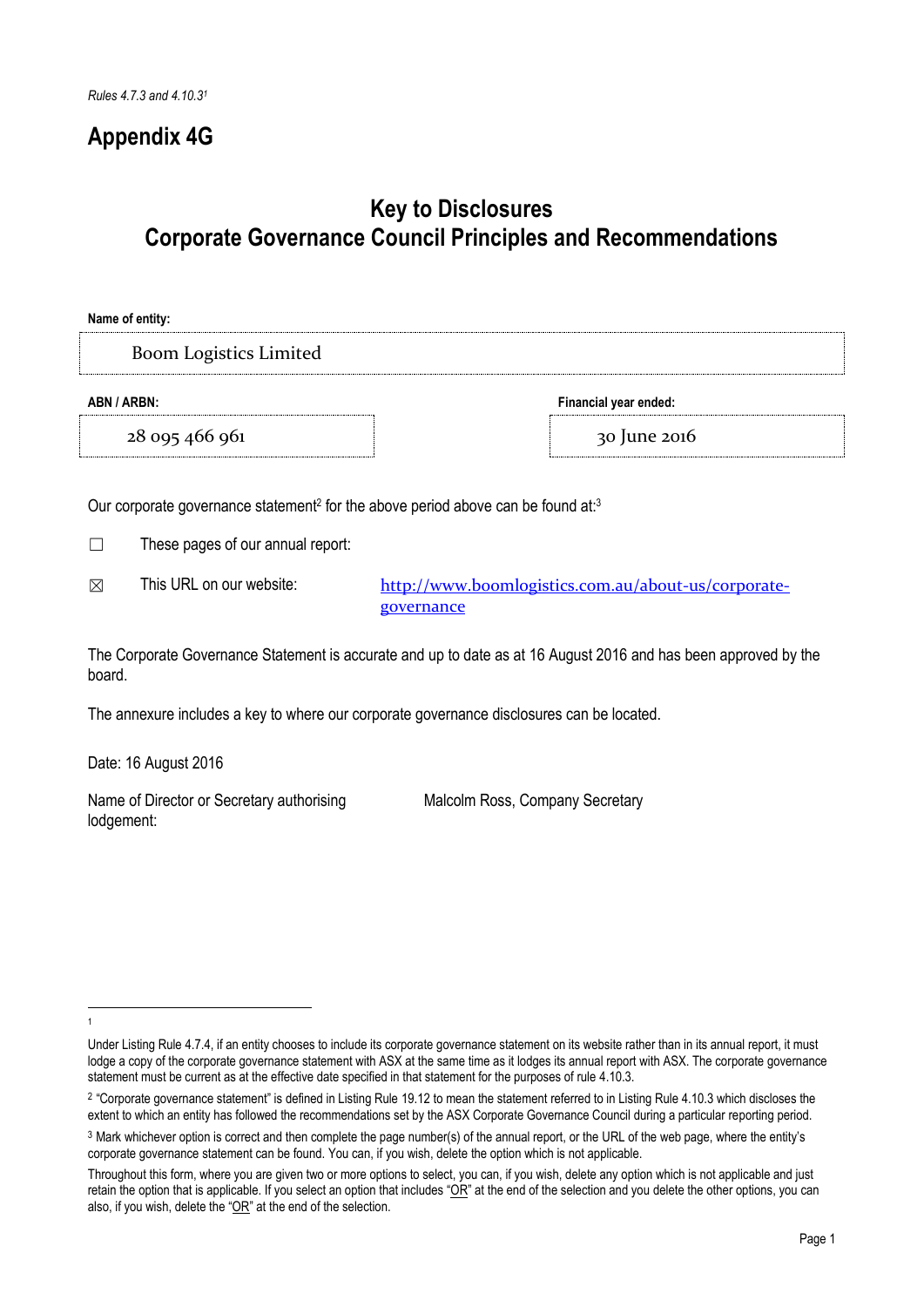# **ANNEXURE – KEY TO CORPORATE GOVERNANCE DISCLOSURES**

-

|     | <b>Corporate Governance Council recommendation</b>                                                                                                                                                                                                                                                                                                      | We have followed the recommendation in full for the whole of the<br>period above. We have disclosed                                                                                                                                                                                                                                                                                                                | We have NOT followed the recommendation in full for the whole<br>of the period above. We have disclosed <sup>4</sup>                                                                                            |
|-----|---------------------------------------------------------------------------------------------------------------------------------------------------------------------------------------------------------------------------------------------------------------------------------------------------------------------------------------------------------|--------------------------------------------------------------------------------------------------------------------------------------------------------------------------------------------------------------------------------------------------------------------------------------------------------------------------------------------------------------------------------------------------------------------|-----------------------------------------------------------------------------------------------------------------------------------------------------------------------------------------------------------------|
|     | <b>PRINCIPLE 1 - LAY SOLID FOUNDATIONS FOR MANAGEMENT AND OVERSIGHT</b>                                                                                                                                                                                                                                                                                 |                                                                                                                                                                                                                                                                                                                                                                                                                    |                                                                                                                                                                                                                 |
| 1.1 | A listed entity should disclose:<br>the respective roles and responsibilities of its board and<br>(a)<br>management; and<br>those matters expressly reserved to the board and those<br>(b)<br>delegated to management.                                                                                                                                  | the fact that we follow this recommendation:<br>⊠<br>in our Corporate Governance Statement OR<br>at [insert location]<br>and information about the respective roles and responsibilities of<br>our board and management (including those matters expressly<br>reserved to the board and those delegated to management):<br>⊠<br>at http://www.boomlogistics.com.au/about-<br>us/corporate-governance/board-charter | $\sqcup$<br>an explanation why that is so in our Corporate Governance<br>Statement OR<br>$\overline{\phantom{a}}$<br>we are an externally managed entity and this recommendation<br>is therefore not applicable |
| 1.2 | A listed entity should:<br>undertake appropriate checks before appointing a person, or<br>(a)<br>putting forward to security holders a candidate for election,<br>as a director: and<br>provide security holders with all material information in its<br>(b)<br>possession relevant to a decision on whether or not to elect<br>or re-elect a director. | the fact that we follow this recommendation:<br>$\boxtimes$<br>in our Corporate Governance Statement AND<br>$\boxtimes$<br>at<br>http://www.boomlogistics.com.au/about-<br>us/corporate-governance/nomination-remuneration-<br>committee-charter<br>http://www.boomlogistics.com.au/investors-<br>media/calendar<br>http://www.boomlogistics.com.au/investors-<br>media/asx-announcements/2016-announcements       | $\sqcup$<br>an explanation why that is so in our Corporate Governance<br>Statement OR<br>$\Box$<br>we are an externally managed entity and this recommendation<br>is therefore not applicable                   |

<sup>&</sup>lt;sup>4</sup> If you have followed all of the Council's recommendations in full for the whole of the period above, you can, if you wish, delete this column from the form and re-format it.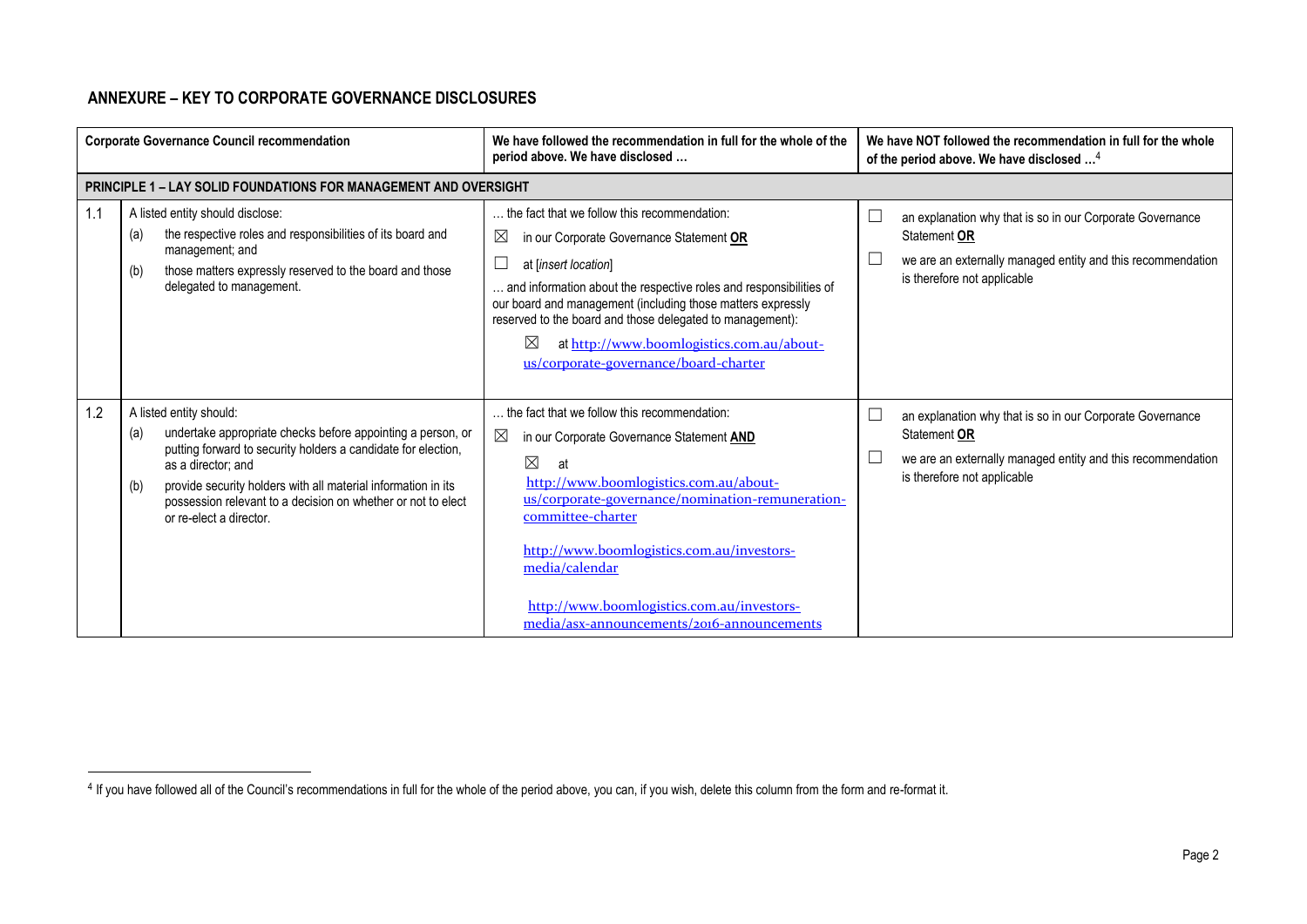|     | <b>Corporate Governance Council recommendation</b>                                                                                                                                                                                                                                                                                                                                                                                                                                                                                                                                                                                                                                                                                                                                                                                                                                                                                                                                                                                                                                         | We have followed the recommendation in full for the whole of the<br>period above. We have disclosed                                                                                                                                                                                                                                                                                                                                                                                                                                                                                                                                                                                                                                                                                                                                      | We have NOT followed the recommendation in full for the whole<br>of the period above. We have disclosed <sup>4</sup>                                                                        |
|-----|--------------------------------------------------------------------------------------------------------------------------------------------------------------------------------------------------------------------------------------------------------------------------------------------------------------------------------------------------------------------------------------------------------------------------------------------------------------------------------------------------------------------------------------------------------------------------------------------------------------------------------------------------------------------------------------------------------------------------------------------------------------------------------------------------------------------------------------------------------------------------------------------------------------------------------------------------------------------------------------------------------------------------------------------------------------------------------------------|------------------------------------------------------------------------------------------------------------------------------------------------------------------------------------------------------------------------------------------------------------------------------------------------------------------------------------------------------------------------------------------------------------------------------------------------------------------------------------------------------------------------------------------------------------------------------------------------------------------------------------------------------------------------------------------------------------------------------------------------------------------------------------------------------------------------------------------|---------------------------------------------------------------------------------------------------------------------------------------------------------------------------------------------|
| 1.3 | A listed entity should have a written agreement with each director<br>and senior executive setting out the terms of their appointment.                                                                                                                                                                                                                                                                                                                                                                                                                                                                                                                                                                                                                                                                                                                                                                                                                                                                                                                                                     | the fact that we follow this recommendation:<br>$\boxtimes$<br>in our Corporate Governance Statement AND<br>$\boxtimes$<br>at<br>http://www.boomlogistics.com.au/about-<br>us/corporate-governance/board-charter                                                                                                                                                                                                                                                                                                                                                                                                                                                                                                                                                                                                                         | an explanation why that is so in our Corporate Governance<br>⊔<br>Statement OR<br>we are an externally managed entity and this recommendation<br>$\Box$<br>is therefore not applicable      |
| 1.4 | The company secretary of a listed entity should be accountable<br>directly to the board, through the chair, on all matters to do with the<br>proper functioning of the board.                                                                                                                                                                                                                                                                                                                                                                                                                                                                                                                                                                                                                                                                                                                                                                                                                                                                                                              | the fact that we follow this recommendation:<br>in our Corporate Governance Statement AND<br>$\boxtimes$<br>$\boxtimes$<br>at<br>http://www.boomlogistics.com.au/about-<br>us/corporate-governance/board-charter                                                                                                                                                                                                                                                                                                                                                                                                                                                                                                                                                                                                                         | an explanation why that is so in our Corporate Governance<br>$\Box$<br>Statement OR<br>$\Box$<br>we are an externally managed entity and this recommendation<br>is therefore not applicable |
| 1.5 | A listed entity should:<br>have a diversity policy which includes requirements for the<br>(a)<br>board or a relevant committee of the board to set<br>measurable objectives for achieving gender diversity and to<br>assess annually both the objectives and the entity's progress<br>in achieving them;<br>disclose that policy or a summary of it; and<br>(b)<br>disclose as at the end of each reporting period the<br>(c)<br>measurable objectives for achieving gender diversity set by<br>the board or a relevant committee of the board in accordance<br>with the entity's diversity policy and its progress towards<br>achieving them and either:<br>(1) the respective proportions of men and women on the<br>board, in senior executive positions and across the<br>whole organisation (including how the entity has defined<br>"senior executive" for these purposes); or<br>if the entity is a "relevant employer" under the Workplace<br>(2)<br>Gender Equality Act, the entity's most recent "Gender<br>Equality Indicators", as defined in and published under<br>that Act. | the fact that we have a diversity policy that complies with<br>paragraph (a):<br>⊠<br>in our Corporate Governance Statement OR<br>$\Box$<br>at [insert location]<br>and a copy of our diversity policy or a summary of it:<br>$\boxtimes$<br>at http://www.boomlogistics.com.au/about-<br>us/corporate-governance/diversity<br>and the measurable objectives for achieving gender diversity set by<br>the board or a relevant committee of the board in accordance with our<br>diversity policy and our progress towards achieving them:<br>$\boxtimes$<br>in our Corporate Governance Statement OR<br>at [insert location]<br>and the information referred to in paragraphs $(c)(1)$ or $(2)$ :<br>in our Corporate Governance Statement OR<br>ப<br>at http://www.boomlogistics.com.au/about-<br>⊠<br>us/corporate-governance/diversity | an explanation why that is so in our Corporate Governance<br>$\Box$<br>Statement OR<br>we are an externally managed entity and this recommendation<br>$\Box$<br>is therefore not applicable |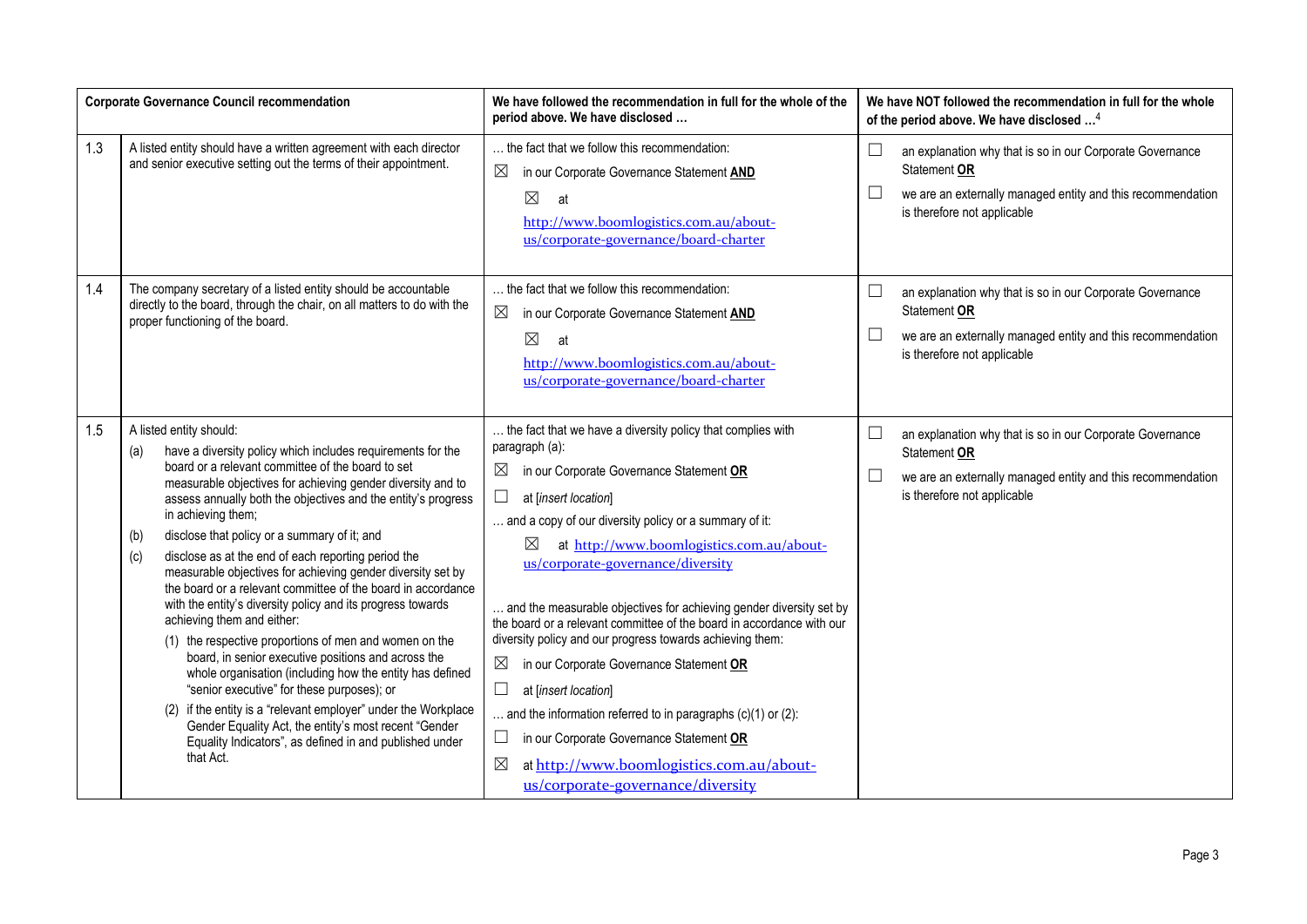|     | <b>Corporate Governance Council recommendation</b>                                                                                                                                                                                                                                                                                                  | We have followed the recommendation in full for the whole of the<br>period above. We have disclosed                                                                                                                                                                            | We have NOT followed the recommendation in full for the whole<br>of the period above. We have disclosed <sup>4</sup>                                                    |
|-----|-----------------------------------------------------------------------------------------------------------------------------------------------------------------------------------------------------------------------------------------------------------------------------------------------------------------------------------------------------|--------------------------------------------------------------------------------------------------------------------------------------------------------------------------------------------------------------------------------------------------------------------------------|-------------------------------------------------------------------------------------------------------------------------------------------------------------------------|
| 1.6 | A listed entity should:<br>have and disclose a process for periodically evaluating the<br>(a)<br>performance of the board, its committees and individual<br>directors; and<br>disclose, in relation to each reporting period, whether a<br>(b)<br>performance evaluation was undertaken in the reporting<br>period in accordance with that process. | the evaluation process referred to in paragraph (a):<br>$\boxtimes$<br>in our Corporate Governance Statement OR<br>at linsert location<br>and the information referred to in paragraph (b):<br>⊠<br>in our Corporate Governance Statement OR<br>at [insert location]           | an explanation why that is so in our Corporate Governance<br>Statement OR<br>we are an externally managed entity and this recommendation<br>is therefore not applicable |
| 1.7 | A listed entity should:<br>have and disclose a process for periodically evaluating the<br>(a)<br>performance of its senior executives; and<br>disclose, in relation to each reporting period, whether a<br>(b)<br>performance evaluation was undertaken in the reporting<br>period in accordance with that process.                                 | the evaluation process referred to in paragraph (a):<br>$\boxtimes$<br>in our Corporate Governance Statement OR<br>at [insert location]<br>and the information referred to in paragraph (b):<br>$\boxtimes$<br>in our Corporate Governance Statement OR<br>at linsert location | an explanation why that is so in our Corporate Governance<br>Statement OR<br>we are an externally managed entity and this recommendation<br>is therefore not applicable |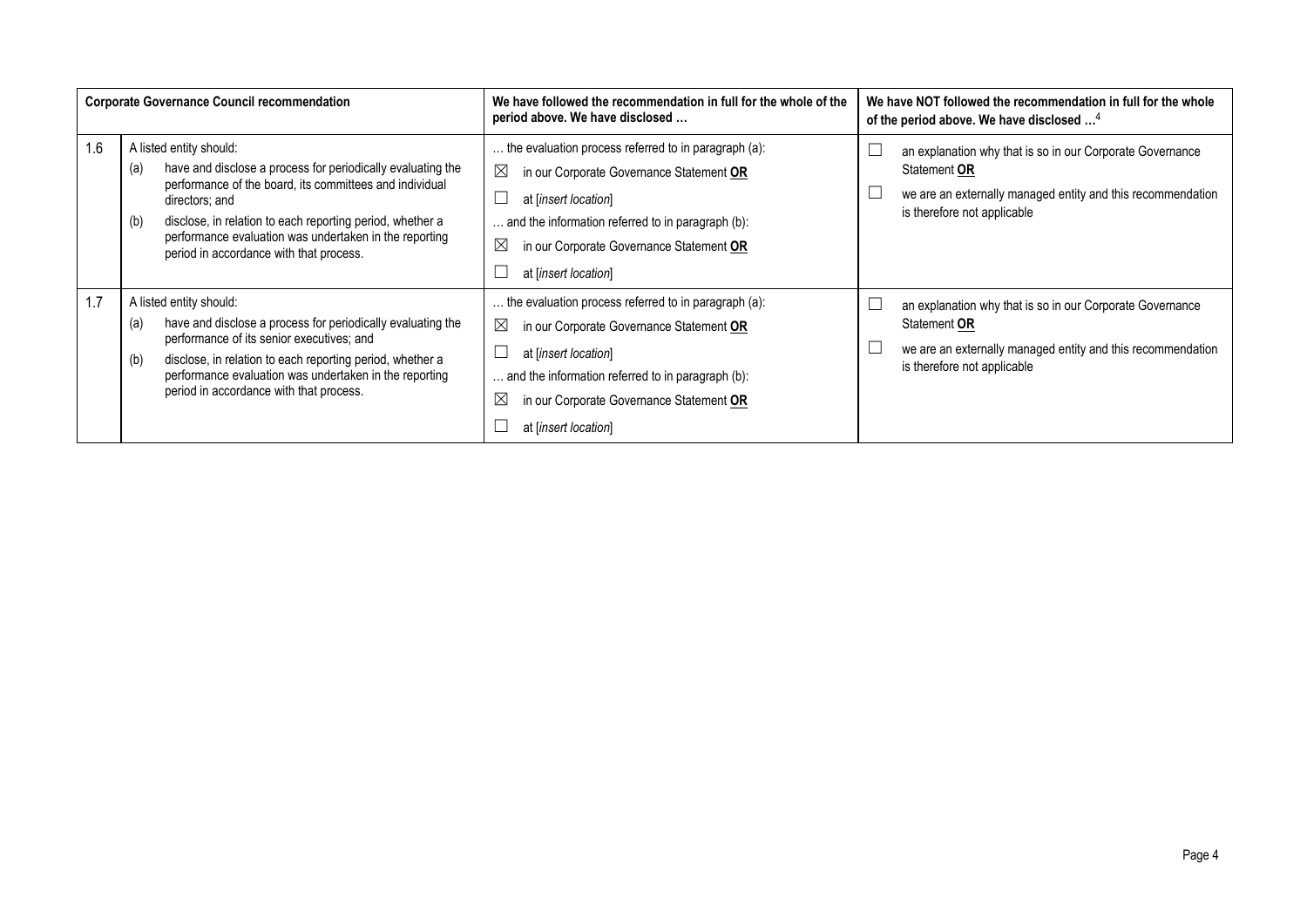|     | <b>Corporate Governance Council recommendation</b>                                                                                                                                                                                                                                                                                                                                                                                                                                                                                                                                                                                                                                                                                                                                                                                                                  | We have followed the recommendation in full for the whole of the<br>period above. We have disclosed                                                                                                                                                                                                                                                                                                                                                                                                                                                                                                                                                                                                                                                                                                                                                                                                                                                                                                                                                                                                                                                                         | We have NOT followed the recommendation in full for the whole<br>of the period above. We have disclosed <sup>4</sup>                                                                        |
|-----|---------------------------------------------------------------------------------------------------------------------------------------------------------------------------------------------------------------------------------------------------------------------------------------------------------------------------------------------------------------------------------------------------------------------------------------------------------------------------------------------------------------------------------------------------------------------------------------------------------------------------------------------------------------------------------------------------------------------------------------------------------------------------------------------------------------------------------------------------------------------|-----------------------------------------------------------------------------------------------------------------------------------------------------------------------------------------------------------------------------------------------------------------------------------------------------------------------------------------------------------------------------------------------------------------------------------------------------------------------------------------------------------------------------------------------------------------------------------------------------------------------------------------------------------------------------------------------------------------------------------------------------------------------------------------------------------------------------------------------------------------------------------------------------------------------------------------------------------------------------------------------------------------------------------------------------------------------------------------------------------------------------------------------------------------------------|---------------------------------------------------------------------------------------------------------------------------------------------------------------------------------------------|
|     | PRINCIPLE 2 - STRUCTURE THE BOARD TO ADD VALUE                                                                                                                                                                                                                                                                                                                                                                                                                                                                                                                                                                                                                                                                                                                                                                                                                      |                                                                                                                                                                                                                                                                                                                                                                                                                                                                                                                                                                                                                                                                                                                                                                                                                                                                                                                                                                                                                                                                                                                                                                             |                                                                                                                                                                                             |
| 2.1 | The board of a listed entity should:<br>have a nomination committee which:<br>(a)<br>(1) has at least three members, a majority of whom are<br>independent directors; and<br>(2) is chaired by an independent director,<br>and disclose:<br>(3) the charter of the committee;<br>(4) the members of the committee; and<br>(5) as at the end of each reporting period, the number of<br>times the committee met throughout the period and<br>the individual attendances of the members at those<br>meetings; or<br>if it does not have a nomination committee, disclose that<br>(b)<br>fact and the processes it employs to address board<br>succession issues and to ensure that the board has the<br>appropriate balance of skills, knowledge, experience,<br>independence and diversity to enable it to discharge its<br>duties and responsibilities effectively. | [If the entity complies with paragraph (a):]<br>the fact that we have a nomination committee that complies with<br>paragraphs $(1)$ and $(2)$ :<br>$\boxtimes$<br>in our Corporate Governance Statement OR<br>at [insert location]<br>and a copy of the charter of the committee:<br>$\boxtimes$<br>at http://www.boomlogistics.com.au/about-<br>us/corporate-governance<br>and the information referred to in paragraphs (4) and (5):<br>in our Corporate Governance Statement OR<br>$\boxtimes$<br>at this location<br>The number of times the committee met throughout<br>the period and the individual attendances of<br>members may be found in the Directors' Report on<br>page 19 of the Annual Financial Report.<br>[If the entity complies with paragraph (b):]<br>the fact that we do not have a nomination committee and the<br>processes we employ to address board succession issues and to<br>ensure that the board has the appropriate balance of skills,<br>knowledge, experience, independence and diversity to enable it to<br>discharge its duties and responsibilities effectively:<br>in our Corporate Governance Statement OR<br>at [insert location] | $\Box$<br>an explanation why that is so in our Corporate Governance<br>Statement OR<br>$\Box$<br>we are an externally managed entity and this recommendation<br>is therefore not applicable |
| 2.2 | A listed entity should have and disclose a board skills matrix<br>setting out the mix of skills and diversity that the board currently<br>has or is looking to achieve in its membership.                                                                                                                                                                                                                                                                                                                                                                                                                                                                                                                                                                                                                                                                           | our board skills matrix:<br>$\boxtimes$<br>in our Corporate Governance Statement OR<br>at [insert location]                                                                                                                                                                                                                                                                                                                                                                                                                                                                                                                                                                                                                                                                                                                                                                                                                                                                                                                                                                                                                                                                 | $\Box$<br>an explanation why that is so in our Corporate Governance<br>Statement OR<br>we are an externally managed entity and this recommendation<br>is therefore not applicable           |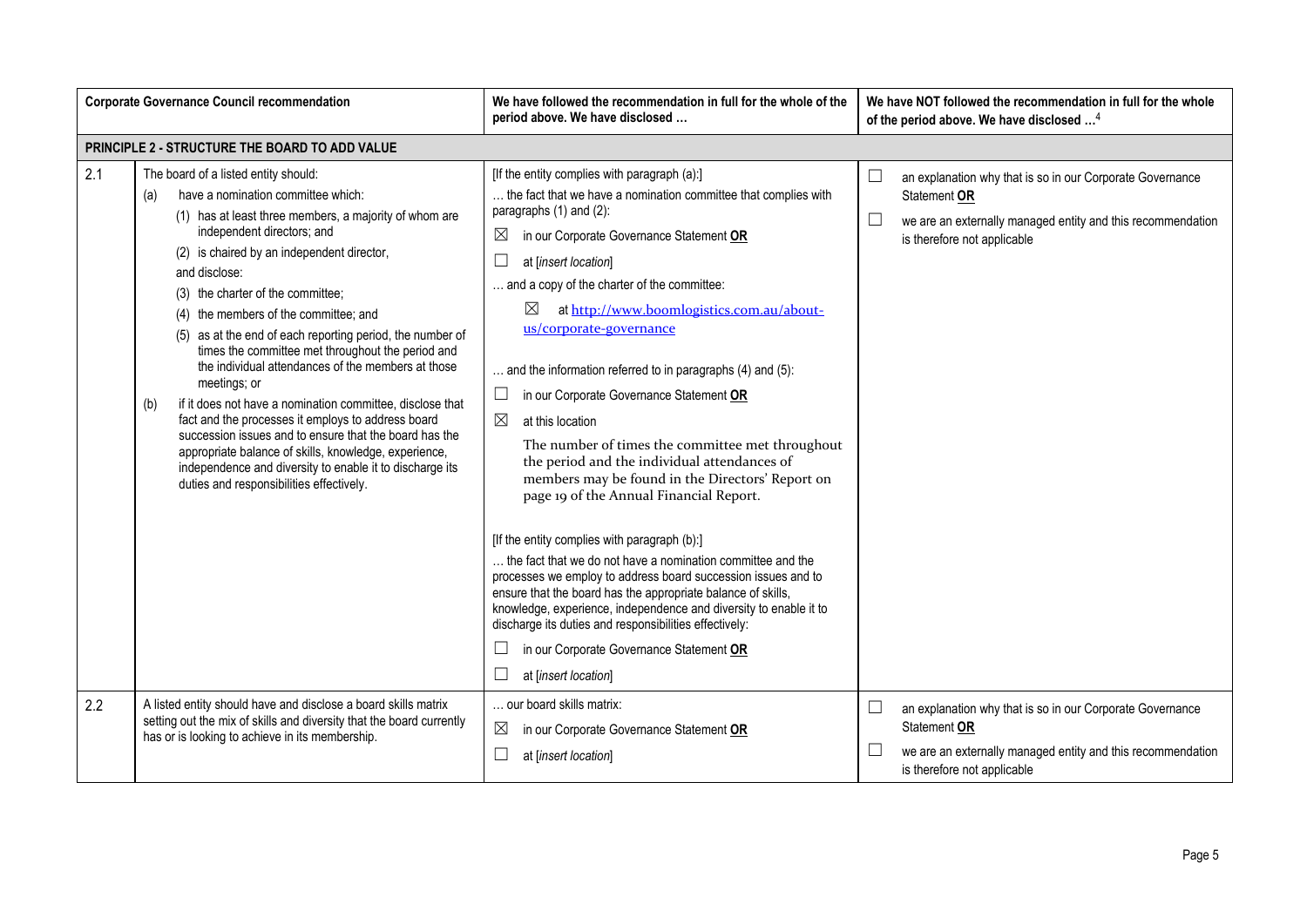|     | <b>Corporate Governance Council recommendation</b>                                                                                                                                                                                                                                                                                                                                                                                                                                                                                                     | We have followed the recommendation in full for the whole of the<br>period above. We have disclosed                                                                                                                                                                                                                                                                                                                                                 |                  | We have NOT followed the recommendation in full for the whole<br>of the period above. We have disclosed <sup>4</sup>                                                    |
|-----|--------------------------------------------------------------------------------------------------------------------------------------------------------------------------------------------------------------------------------------------------------------------------------------------------------------------------------------------------------------------------------------------------------------------------------------------------------------------------------------------------------------------------------------------------------|-----------------------------------------------------------------------------------------------------------------------------------------------------------------------------------------------------------------------------------------------------------------------------------------------------------------------------------------------------------------------------------------------------------------------------------------------------|------------------|-------------------------------------------------------------------------------------------------------------------------------------------------------------------------|
| 2.3 | A listed entity should disclose:<br>the names of the directors considered by the board to be<br>(a)<br>independent directors;<br>if a director has an interest, position, association or<br>(b)<br>relationship of the type described in Box 2.3 but the board<br>is of the opinion that it does not compromise the<br>independence of the director, the nature of the interest,<br>position, association or relationship in question and an<br>explanation of why the board is of that opinion; and<br>the length of service of each director.<br>(c) | the names of the directors considered by the board to be<br>independent directors:<br>$\boxtimes$<br>in our Corporate Governance Statement OR<br>at [insert location]<br>and, where applicable, the information referred to in paragraph (b):<br>in our Corporate Governance Statement OR<br>at [insert location]<br>and the length of service of each director:<br>$\boxtimes$<br>in our Corporate Governance Statement OR<br>at [insert location] | $\Box$           | an explanation why that is so in our Corporate Governance<br>Statement                                                                                                  |
| 2.4 | A majority of the board of a listed entity should be independent<br>directors.                                                                                                                                                                                                                                                                                                                                                                                                                                                                         | the fact that we follow this recommendation:<br>$\boxtimes$<br>in our Corporate Governance Statement OR<br>at [insert location]                                                                                                                                                                                                                                                                                                                     | $\Box$<br>ப      | an explanation why that is so in our Corporate Governance<br>Statement OR<br>we are an externally managed entity and this recommendation<br>is therefore not applicable |
| 2.5 | The chair of the board of a listed entity should be an independent<br>director and, in particular, should not be the same person as the<br>CEO of the entity.                                                                                                                                                                                                                                                                                                                                                                                          | the fact that we follow this recommendation:<br>$\boxtimes$<br>in our Corporate Governance Statement OR<br>at [insert location]                                                                                                                                                                                                                                                                                                                     | $\Box$<br>$\Box$ | an explanation why that is so in our Corporate Governance<br>Statement OR<br>we are an externally managed entity and this recommendation<br>is therefore not applicable |
| 2.6 | A listed entity should have a program for inducting new directors<br>and provide appropriate professional development opportunities<br>for directors to develop and maintain the skills and knowledge<br>needed to perform their role as directors effectively.                                                                                                                                                                                                                                                                                        | the fact that we follow this recommendation:<br>$\boxtimes$<br>in our Corporate Governance Statement OR<br>at [insert location]                                                                                                                                                                                                                                                                                                                     | L<br>L           | an explanation why that is so in our Corporate Governance<br>Statement OR<br>we are an externally managed entity and this recommendation<br>is therefore not applicable |
|     | PRINCIPLE 3 - ACT ETHICALLY AND RESPONSIBLY                                                                                                                                                                                                                                                                                                                                                                                                                                                                                                            |                                                                                                                                                                                                                                                                                                                                                                                                                                                     |                  |                                                                                                                                                                         |
| 3.1 | A listed entity should:<br>have a code of conduct for its directors, senior executives<br>(a)<br>and employees; and<br>disclose that code or a summary of it.<br>(b)                                                                                                                                                                                                                                                                                                                                                                                   | our code of conduct or a summary of it:<br>$\boxtimes$<br>in our Corporate Governance Statement OR<br>⊠<br>at http://www.boomlogistics.com.au/about-us/code-of-<br>conduct/code-of-conduct                                                                                                                                                                                                                                                          |                  | an explanation why that is so in our Corporate Governance<br>Statement                                                                                                  |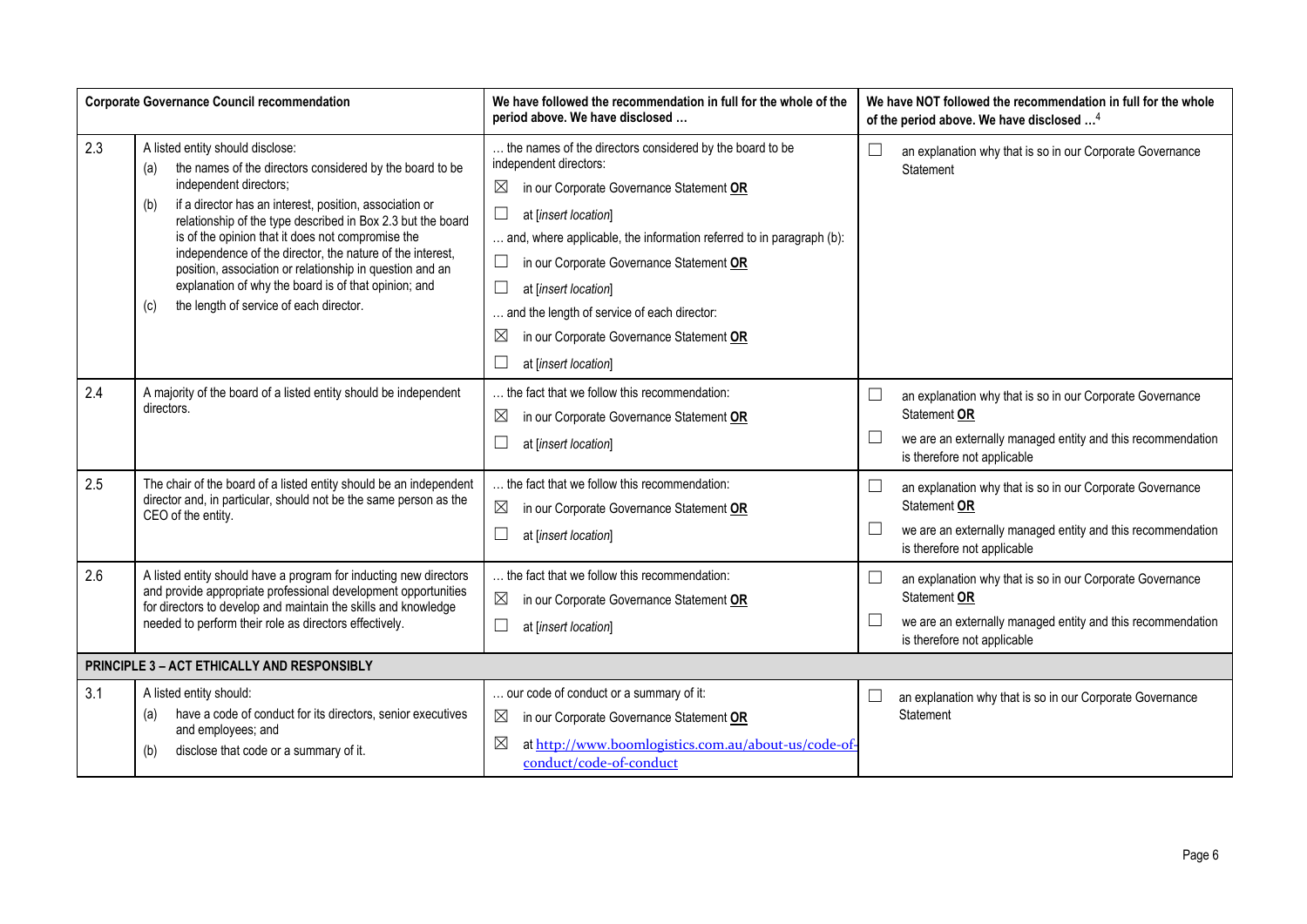|     | <b>Corporate Governance Council recommendation</b>                                                                                                                                                                                                                                                                                                                                                                                                                                                                                                                                                                                                                                                                                                                                                                                                                                                                                                                                   | We have followed the recommendation in full for the whole of the<br>period above. We have disclosed                                                                                                                                                                                                                                                                                                                                                                                                                                                                                                                                                                                                                                                                                                                                                                                                                                                                                                                                                                                                                                                                                                                                                                                                                               | We have NOT followed the recommendation in full for the whole<br>of the period above. We have disclosed <sup>4</sup> |
|-----|--------------------------------------------------------------------------------------------------------------------------------------------------------------------------------------------------------------------------------------------------------------------------------------------------------------------------------------------------------------------------------------------------------------------------------------------------------------------------------------------------------------------------------------------------------------------------------------------------------------------------------------------------------------------------------------------------------------------------------------------------------------------------------------------------------------------------------------------------------------------------------------------------------------------------------------------------------------------------------------|-----------------------------------------------------------------------------------------------------------------------------------------------------------------------------------------------------------------------------------------------------------------------------------------------------------------------------------------------------------------------------------------------------------------------------------------------------------------------------------------------------------------------------------------------------------------------------------------------------------------------------------------------------------------------------------------------------------------------------------------------------------------------------------------------------------------------------------------------------------------------------------------------------------------------------------------------------------------------------------------------------------------------------------------------------------------------------------------------------------------------------------------------------------------------------------------------------------------------------------------------------------------------------------------------------------------------------------|----------------------------------------------------------------------------------------------------------------------|
|     | <b>PRINCIPLE 4 - SAFEGUARD INTEGRITY IN CORPORATE REPORTING</b>                                                                                                                                                                                                                                                                                                                                                                                                                                                                                                                                                                                                                                                                                                                                                                                                                                                                                                                      |                                                                                                                                                                                                                                                                                                                                                                                                                                                                                                                                                                                                                                                                                                                                                                                                                                                                                                                                                                                                                                                                                                                                                                                                                                                                                                                                   |                                                                                                                      |
| 4.1 | The board of a listed entity should:<br>have an audit committee which:<br>(a)<br>(1) has at least three members, all of whom are non-<br>executive directors and a majority of whom are<br>independent directors; and<br>(2) is chaired by an independent director, who is not the<br>chair of the board.<br>and disclose:<br>(3) the charter of the committee;<br>(4) the relevant qualifications and experience of the<br>members of the committee; and<br>(5) in relation to each reporting period, the number of<br>times the committee met throughout the period and<br>the individual attendances of the members at those<br>meetings; or<br>if it does not have an audit committee, disclose that fact<br>(b)<br>and the processes it employs that independently verify and<br>safeguard the integrity of its corporate reporting, including<br>the processes for the appointment and removal of the<br>external auditor and the rotation of the audit engagement<br>partner. | [If the entity complies with paragraph (a):]<br>the fact that we have an audit committee that complies with<br>paragraphs $(1)$ and $(2)$ :<br>in our Corporate Governance Statement OR<br>$\boxtimes$<br>at [insert location]<br>and a copy of the charter of the committee:<br>⊠<br>at http://www.boomlogistics.com.au/about-<br>us/corporate-governance/audit-committee-charter<br>and the information referred to in paragraphs (4) and (5):<br>in our Corporate Governance Statement OR<br>$\boxtimes$<br>The relevant qualifications and experience of<br>the members of the committee may be found in the<br>Directors' Report on pages 17 and 18 of the Annual<br>Financial Report.<br>The number of times the committee met throughout<br>the period and the individual attendances of<br>members may be found in the Directors' Report on<br>page 19 of the Annual Financial Report.<br>[If the entity complies with paragraph (b):]<br>the fact that we do not have an audit committee and the processes<br>we employ that independently verify and safeguard the integrity of our<br>corporate reporting, including the processes for the appointment and<br>removal of the external auditor and the rotation of the audit<br>engagement partner:<br>in our Corporate Governance Statement OR<br>at [insert location] | an explanation why that is so in our Corporate Governance<br>Statement                                               |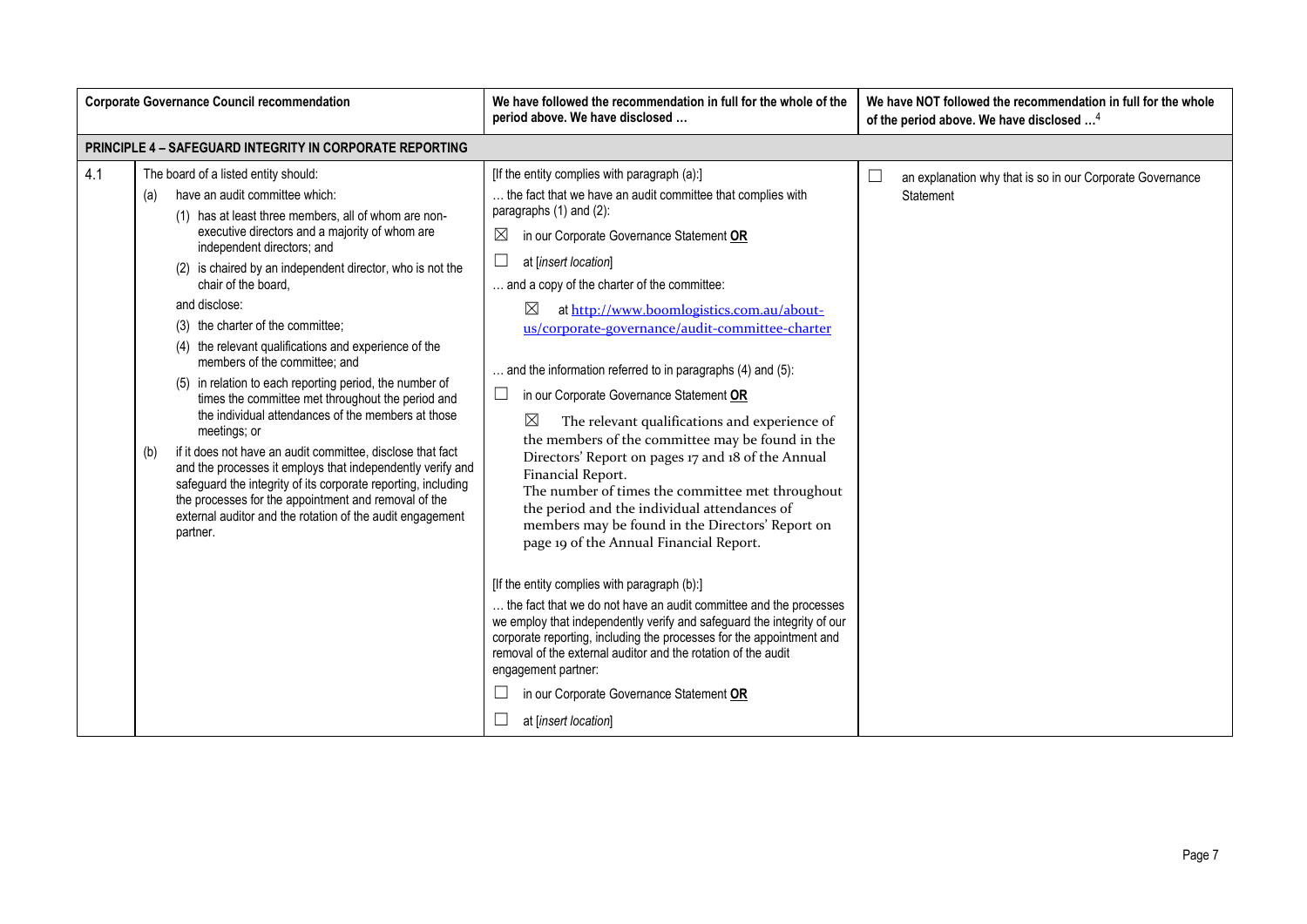|     | <b>Corporate Governance Council recommendation</b>                                                                                                                                                                                                                                                                                                                                                                                                                                                                                                                                                  | We have followed the recommendation in full for the whole of the<br>period above. We have disclosed                                                                                                               | We have NOT followed the recommendation in full for the whole<br>of the period above. We have disclosed <sup>4</sup>                                                                                                                                             |
|-----|-----------------------------------------------------------------------------------------------------------------------------------------------------------------------------------------------------------------------------------------------------------------------------------------------------------------------------------------------------------------------------------------------------------------------------------------------------------------------------------------------------------------------------------------------------------------------------------------------------|-------------------------------------------------------------------------------------------------------------------------------------------------------------------------------------------------------------------|------------------------------------------------------------------------------------------------------------------------------------------------------------------------------------------------------------------------------------------------------------------|
| 4.2 | The board of a listed entity should, before it approves the entity's<br>financial statements for a financial period, receive from its CEO<br>and CFO a declaration that, in their opinion, the financial records<br>of the entity have been properly maintained and that the financial<br>statements comply with the appropriate accounting standards<br>and give a true and fair view of the financial position and<br>performance of the entity and that the opinion has been formed<br>on the basis of a sound system of risk management and internal<br>control which is operating effectively. | the fact that we follow this recommendation:<br>$\boxtimes$<br>in our Corporate Governance Statement OR<br>Ш<br>at [insert location]                                                                              | an explanation why that is so in our Corporate Governance<br>∟<br>Statement                                                                                                                                                                                      |
| 4.3 | A listed entity that has an AGM should ensure that its external<br>auditor attends its AGM and is available to answer questions<br>from security holders relevant to the audit.                                                                                                                                                                                                                                                                                                                                                                                                                     | the fact that we follow this recommendation:<br>$\boxtimes$<br>in our Corporate Governance Statement OR<br>at [insert location]                                                                                   | an explanation why that is so in our Corporate Governance<br>Statement OR<br>we are an externally managed entity that does not hold an<br>$\begin{array}{c} \hline \end{array}$<br>annual general meeting and this recommendation is therefore<br>not applicable |
|     | <b>PRINCIPLE 5 - MAKE TIMELY AND BALANCED DISCLOSURE</b>                                                                                                                                                                                                                                                                                                                                                                                                                                                                                                                                            |                                                                                                                                                                                                                   |                                                                                                                                                                                                                                                                  |
| 5.1 | A listed entity should:<br>have a written policy for complying with its continuous<br>(a)<br>disclosure obligations under the Listing Rules; and<br>disclose that policy or a summary of it.<br>(b)                                                                                                                                                                                                                                                                                                                                                                                                 | our continuous disclosure compliance policy or a summary of it:<br>$\boxtimes$<br>in our Corporate Governance Statement OR<br>$\boxtimes$<br>at http://www.boomlogistics.com.au/about-<br>us/corporate-governance | an explanation why that is so in our Corporate Governance<br>Statement                                                                                                                                                                                           |
|     | PRINCIPLE 6 - RESPECT THE RIGHTS OF SECURITY HOLDERS                                                                                                                                                                                                                                                                                                                                                                                                                                                                                                                                                |                                                                                                                                                                                                                   |                                                                                                                                                                                                                                                                  |
| 6.1 | A listed entity should provide information about itself and its<br>governance to investors via its website.                                                                                                                                                                                                                                                                                                                                                                                                                                                                                         | information about us and our governance on our website:<br>⊠<br>at http://www.boomlogistics.com.au/about-<br>us/corporate-governance                                                                              | L<br>an explanation why that is so in our Corporate Governance<br>Statement                                                                                                                                                                                      |
| 6.2 | A listed entity should design and implement an investor relations<br>program to facilitate effective two-way communication with<br>investors.                                                                                                                                                                                                                                                                                                                                                                                                                                                       | the fact that we follow this recommendation:<br>$\boxtimes$<br>in our Corporate Governance Statement OR<br>at [insert location]                                                                                   | an explanation why that is so in our Corporate Governance<br>$\Box$<br>Statement                                                                                                                                                                                 |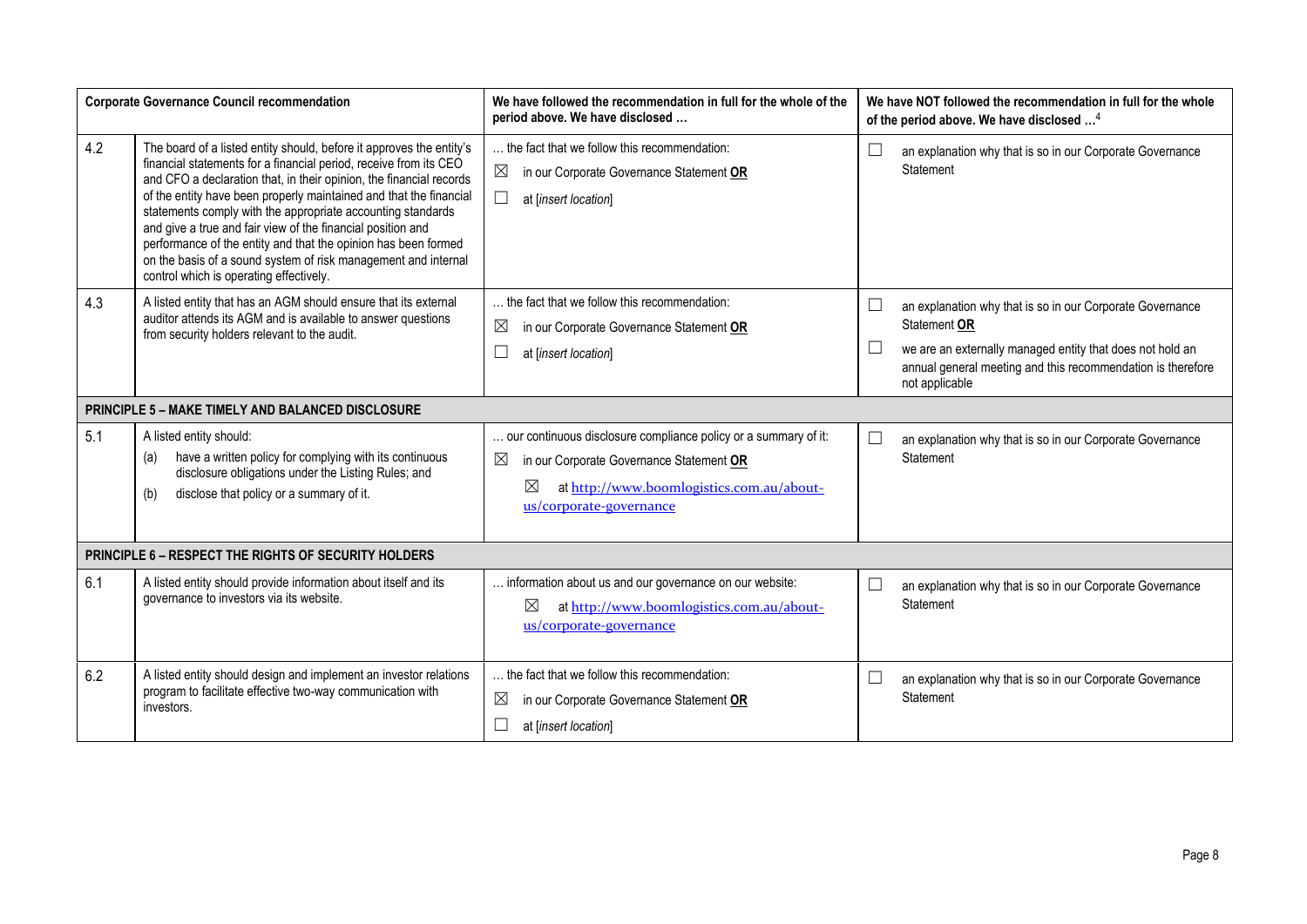|     | <b>Corporate Governance Council recommendation</b>                                                                                                                             | We have followed the recommendation in full for the whole of the<br>period above. We have disclosed                                                                                              | We have NOT followed the recommendation in full for the whole<br>of the period above. We have disclosed <sup>4</sup>                                                                                                                |
|-----|--------------------------------------------------------------------------------------------------------------------------------------------------------------------------------|--------------------------------------------------------------------------------------------------------------------------------------------------------------------------------------------------|-------------------------------------------------------------------------------------------------------------------------------------------------------------------------------------------------------------------------------------|
| 6.3 | A listed entity should disclose the policies and processes it has in<br>place to facilitate and encourage participation at meetings of<br>security holders.                    | our policies and processes for facilitating and encouraging<br>participation at meetings of security holders:<br>$\boxtimes$<br>in our Corporate Governance Statement OR<br>at [insert location] | an explanation why that is so in our Corporate Governance<br>Statement OR<br>we are an externally managed entity that does not hold<br>periodic meetings of security holders and this recommendation<br>is therefore not applicable |
| 6.4 | A listed entity should give security holders the option to receive<br>communications from, and send communications to, the entity<br>and its security registry electronically. | the fact that we follow this recommendation:<br>$\boxtimes$<br>in our Corporate Governance Statement OR<br>at [insert location]                                                                  | an explanation why that is so in our Corporate Governance<br>Statement                                                                                                                                                              |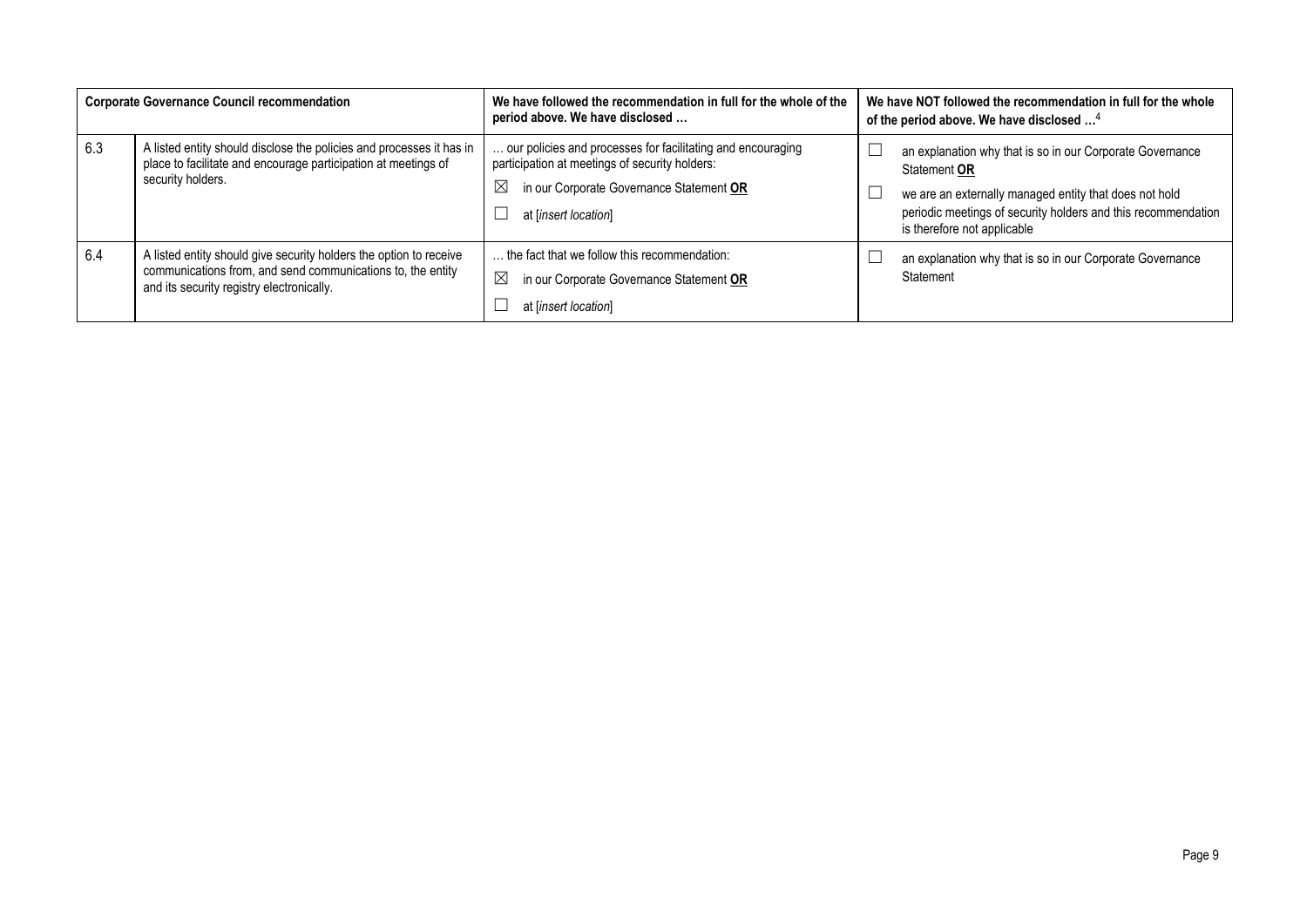|                   | <b>Corporate Governance Council recommendation</b>                                                                                                                                                                                                                                                                                                                                                                                                                                                                                                                                                                                                                                                                                   | We have followed the recommendation in full for the whole of the<br>period above. We have disclosed                                                                                                                                                                                                                                                                                                                                                                                                                                                                                                                                                                                                                                                                                                                                                                                                                                                                                                                                      | We have NOT followed the recommendation in full for the whole<br>of the period above. We have disclosed <sup>4</sup> |
|-------------------|--------------------------------------------------------------------------------------------------------------------------------------------------------------------------------------------------------------------------------------------------------------------------------------------------------------------------------------------------------------------------------------------------------------------------------------------------------------------------------------------------------------------------------------------------------------------------------------------------------------------------------------------------------------------------------------------------------------------------------------|------------------------------------------------------------------------------------------------------------------------------------------------------------------------------------------------------------------------------------------------------------------------------------------------------------------------------------------------------------------------------------------------------------------------------------------------------------------------------------------------------------------------------------------------------------------------------------------------------------------------------------------------------------------------------------------------------------------------------------------------------------------------------------------------------------------------------------------------------------------------------------------------------------------------------------------------------------------------------------------------------------------------------------------|----------------------------------------------------------------------------------------------------------------------|
|                   | <b>PRINCIPLE 7 - RECOGNISE AND MANAGE RISK</b>                                                                                                                                                                                                                                                                                                                                                                                                                                                                                                                                                                                                                                                                                       |                                                                                                                                                                                                                                                                                                                                                                                                                                                                                                                                                                                                                                                                                                                                                                                                                                                                                                                                                                                                                                          |                                                                                                                      |
| 7.1<br>(a)<br>(b) | The board of a listed entity should:<br>have a committee or committees to oversee risk, each of<br>which:<br>(1) has at least three members, a majority of whom are<br>independent directors; and<br>(2) is chaired by an independent director,<br>and disclose:<br>(3) the charter of the committee;<br>(4) the members of the committee; and<br>(5) as at the end of each reporting period, the number of<br>times the committee met throughout the period and<br>the individual attendances of the members at those<br>meetings; or<br>if it does not have a risk committee or committees that<br>satisfy (a) above, disclose that fact and the processes it<br>employs for overseeing the entity's risk management<br>framework. | [If the entity complies with paragraph (a):]<br>the fact that we have a committee or committees to oversee risk<br>that comply with paragraphs (1) and (2):<br>$\boxtimes$<br>in our Corporate Governance Statement OR<br>at [insert location]<br>and a copy of the charter of the committee:<br>⊠<br>at http://www.boomlogistics.com.au/about-<br>us/corporate-governance/risk-committee-charter<br>$\ldots$ and the information referred to in paragraphs (4) and (5):<br>in our Corporate Governance Statement OR<br>⊠<br>at [insert location] The number of times the<br>committee met throughout the period and the<br>individual attendances of members may be found in<br>the Directors' Report on page 19 of the Annual<br>Financial Report.<br>[If the entity complies with paragraph (b):]<br>the fact that we do not have a risk committee or committees that<br>satisfy (a) and the processes we employ for overseeing our risk<br>management framework:<br>in our Corporate Governance Statement OR<br>at [insert location] | $\Box$<br>an explanation why that is so in our Corporate Governance<br>Statement                                     |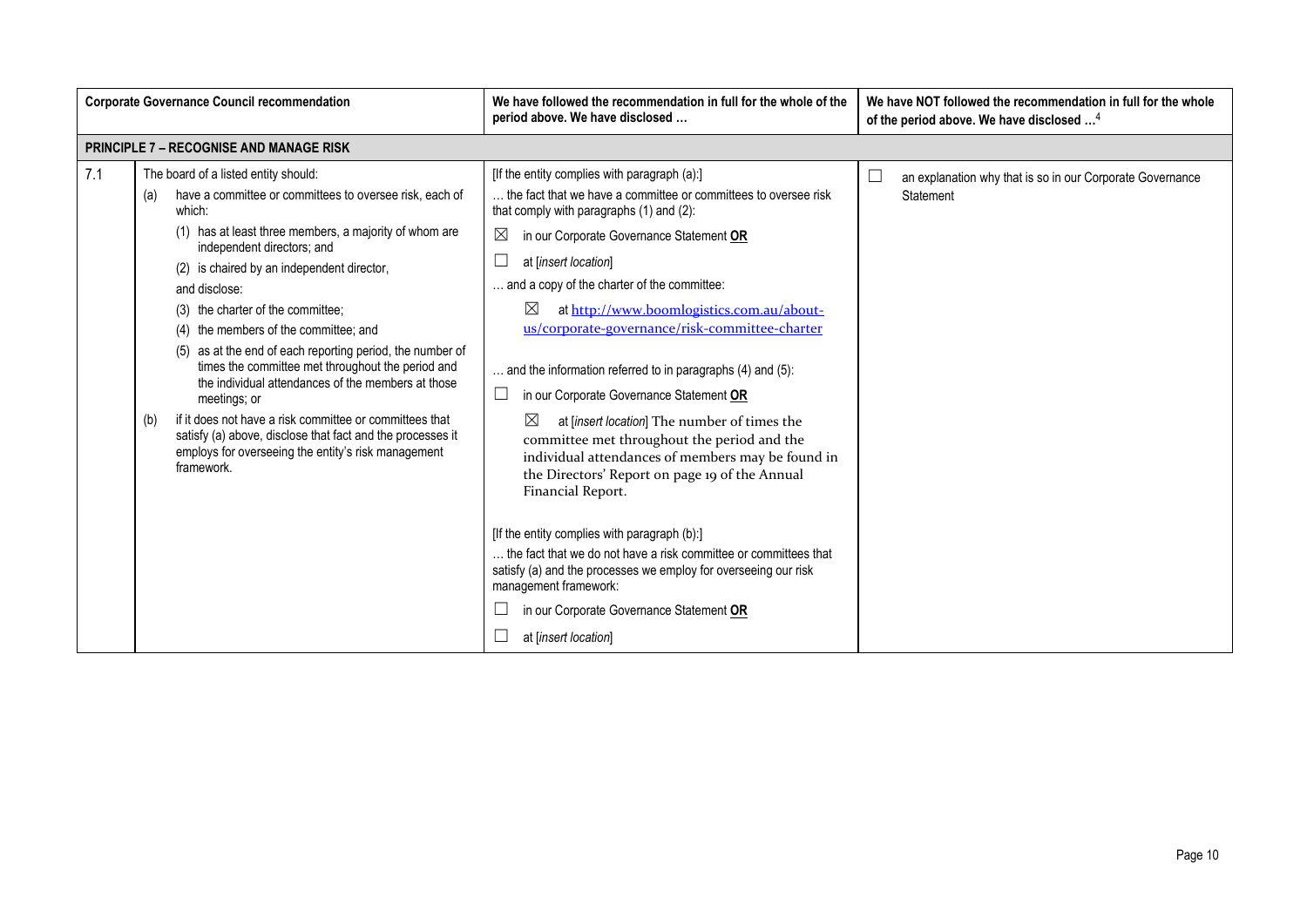|     | <b>Corporate Governance Council recommendation</b>                                                                                                                                                                                                                                                                                                                           | We have followed the recommendation in full for the whole of the<br>period above. We have disclosed                                                                                                                                                                                                                                                                                                                                                                                                                                               | We have NOT followed the recommendation in full for the whole<br>of the period above. We have disclosed <sup>4</sup> |
|-----|------------------------------------------------------------------------------------------------------------------------------------------------------------------------------------------------------------------------------------------------------------------------------------------------------------------------------------------------------------------------------|---------------------------------------------------------------------------------------------------------------------------------------------------------------------------------------------------------------------------------------------------------------------------------------------------------------------------------------------------------------------------------------------------------------------------------------------------------------------------------------------------------------------------------------------------|----------------------------------------------------------------------------------------------------------------------|
| 7.2 | The board or a committee of the board should:<br>review the entity's risk management framework at least<br>(a)<br>annually to satisfy itself that it continues to be sound; and                                                                                                                                                                                              | the fact that board or a committee of the board reviews the entity's<br>risk management framework at least annually to satisfy itself that it<br>continues to be sound:                                                                                                                                                                                                                                                                                                                                                                           | $\Box$<br>an explanation why that is so in our Corporate Governance<br>Statement                                     |
|     | disclose, in relation to each reporting period, whether such<br>(b)                                                                                                                                                                                                                                                                                                          | $\boxtimes$<br>in our Corporate Governance Statement OR                                                                                                                                                                                                                                                                                                                                                                                                                                                                                           |                                                                                                                      |
|     | a review has taken place.                                                                                                                                                                                                                                                                                                                                                    | at [insert location]                                                                                                                                                                                                                                                                                                                                                                                                                                                                                                                              |                                                                                                                      |
|     |                                                                                                                                                                                                                                                                                                                                                                              | and that such a review has taken place in the reporting period<br>covered by this Appendix 4G:                                                                                                                                                                                                                                                                                                                                                                                                                                                    |                                                                                                                      |
|     |                                                                                                                                                                                                                                                                                                                                                                              | in our Corporate Governance Statement OR<br>$\boxtimes$                                                                                                                                                                                                                                                                                                                                                                                                                                                                                           |                                                                                                                      |
|     |                                                                                                                                                                                                                                                                                                                                                                              | at [insert location]                                                                                                                                                                                                                                                                                                                                                                                                                                                                                                                              |                                                                                                                      |
| 7.3 | A listed entity should disclose:<br>if it has an internal audit function, how the function is<br>(a)<br>structured and what role it performs; or<br>if it does not have an internal audit function, that fact and<br>(b)<br>the processes it employs for evaluating and continually<br>improving the effectiveness of its risk management and<br>internal control processes. | [If the entity complies with paragraph (a):]<br>how our internal audit function is structured and what role it<br>performs:<br>$\boxtimes$<br>in our Corporate Governance Statement OR<br>at [insert location]<br>[If the entity complies with paragraph (b):]<br>the fact that we do not have an internal audit function and the<br>processes we employ for evaluating and continually improving the<br>effectiveness of our risk management and internal control processes:<br>in our Corporate Governance Statement OR<br>at [insert location] | $\Box$<br>an explanation why that is so in our Corporate Governance<br>Statement                                     |
| 7.4 | A listed entity should disclose whether it has any material<br>exposure to economic, environmental and social sustainability<br>risks and, if it does, how it manages or intends to manage those<br>risks.                                                                                                                                                                   | whether we have any material exposure to economic,<br>environmental and social sustainability risks and, if we do, how we<br>manage or intend to manage those risks:<br>$\boxtimes$<br>in our Corporate Governance Statement OR                                                                                                                                                                                                                                                                                                                   | $\Box$<br>an explanation why that is so in our Corporate Governance<br>Statement                                     |
|     |                                                                                                                                                                                                                                                                                                                                                                              | at [insert location]                                                                                                                                                                                                                                                                                                                                                                                                                                                                                                                              |                                                                                                                      |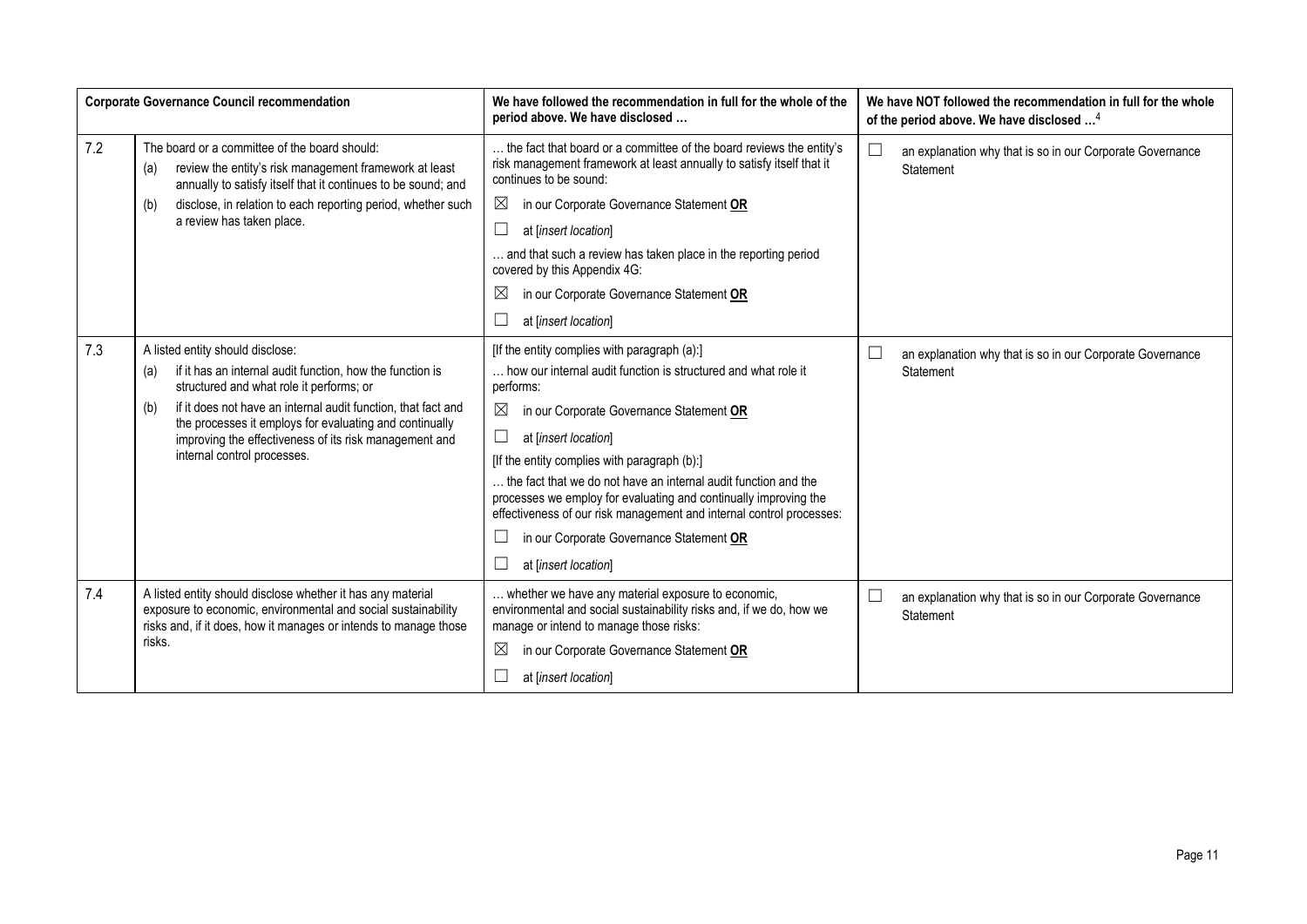|     | <b>Corporate Governance Council recommendation</b>                                                                                                                                                                                                                                                                                                                                                                                                                                                                                                                                                                                                                                                                                                                                                   | We have followed the recommendation in full for the whole of the<br>period above. We have disclosed                                                                                                                                                                                                                                                                                                                                                                                                                                                                                                                                                                                                                                                                                                                                                                                                                                                                                                                                                                                                                                       | We have NOT followed the recommendation in full for the whole<br>of the period above. We have disclosed <sup>4</sup>                                                    |
|-----|------------------------------------------------------------------------------------------------------------------------------------------------------------------------------------------------------------------------------------------------------------------------------------------------------------------------------------------------------------------------------------------------------------------------------------------------------------------------------------------------------------------------------------------------------------------------------------------------------------------------------------------------------------------------------------------------------------------------------------------------------------------------------------------------------|-------------------------------------------------------------------------------------------------------------------------------------------------------------------------------------------------------------------------------------------------------------------------------------------------------------------------------------------------------------------------------------------------------------------------------------------------------------------------------------------------------------------------------------------------------------------------------------------------------------------------------------------------------------------------------------------------------------------------------------------------------------------------------------------------------------------------------------------------------------------------------------------------------------------------------------------------------------------------------------------------------------------------------------------------------------------------------------------------------------------------------------------|-------------------------------------------------------------------------------------------------------------------------------------------------------------------------|
|     | <b>PRINCIPLE 8 - REMUNERATE FAIRLY AND RESPONSIBLY</b>                                                                                                                                                                                                                                                                                                                                                                                                                                                                                                                                                                                                                                                                                                                                               |                                                                                                                                                                                                                                                                                                                                                                                                                                                                                                                                                                                                                                                                                                                                                                                                                                                                                                                                                                                                                                                                                                                                           |                                                                                                                                                                         |
| 8.1 | The board of a listed entity should:<br>have a remuneration committee which:<br>(a)<br>(1) has at least three members, a majority of whom are<br>independent directors; and<br>(2) is chaired by an independent director,<br>and disclose:<br>(3) the charter of the committee;<br>(4) the members of the committee; and<br>(5) as at the end of each reporting period, the number of<br>times the committee met throughout the period and<br>the individual attendances of the members at those<br>meetings; or<br>if it does not have a remuneration committee, disclose that<br>(b)<br>fact and the processes it employs for setting the level and<br>composition of remuneration for directors and senior<br>executives and ensuring that such remuneration is<br>appropriate and not excessive. | [If the entity complies with paragraph (a):]<br>the fact that we have a remuneration committee that complies with<br>paragraphs $(1)$ and $(2)$ :<br>⊠<br>in our Corporate Governance Statement OR<br>at [insert location]<br>and a copy of the charter of the committee:<br>$\boxtimes$<br>at http://www.boomlogistics.com.au/about-<br>us/corporate-governance/nomination-remuneration-<br>committee-charter<br>and the information referred to in paragraphs (4) and (5):<br>in our Corporate Governance Statement OR<br>⊠<br>at [insert location]<br>The number of times the committee met throughout the<br>period and the individual attendances of members<br>may be found in the Directors' Report on page 19 of<br>the Annual Financial Report<br>[If the entity complies with paragraph (b):]<br>the fact that we do not have a remuneration committee and the<br>processes we employ for setting the level and composition of<br>remuneration for directors and senior executives and ensuring that<br>such remuneration is appropriate and not excessive:<br>in our Corporate Governance Statement OR<br>at [insert location] | an explanation why that is so in our Corporate Governance<br>Statement OR<br>we are an externally managed entity and this recommendation is<br>therefore not applicable |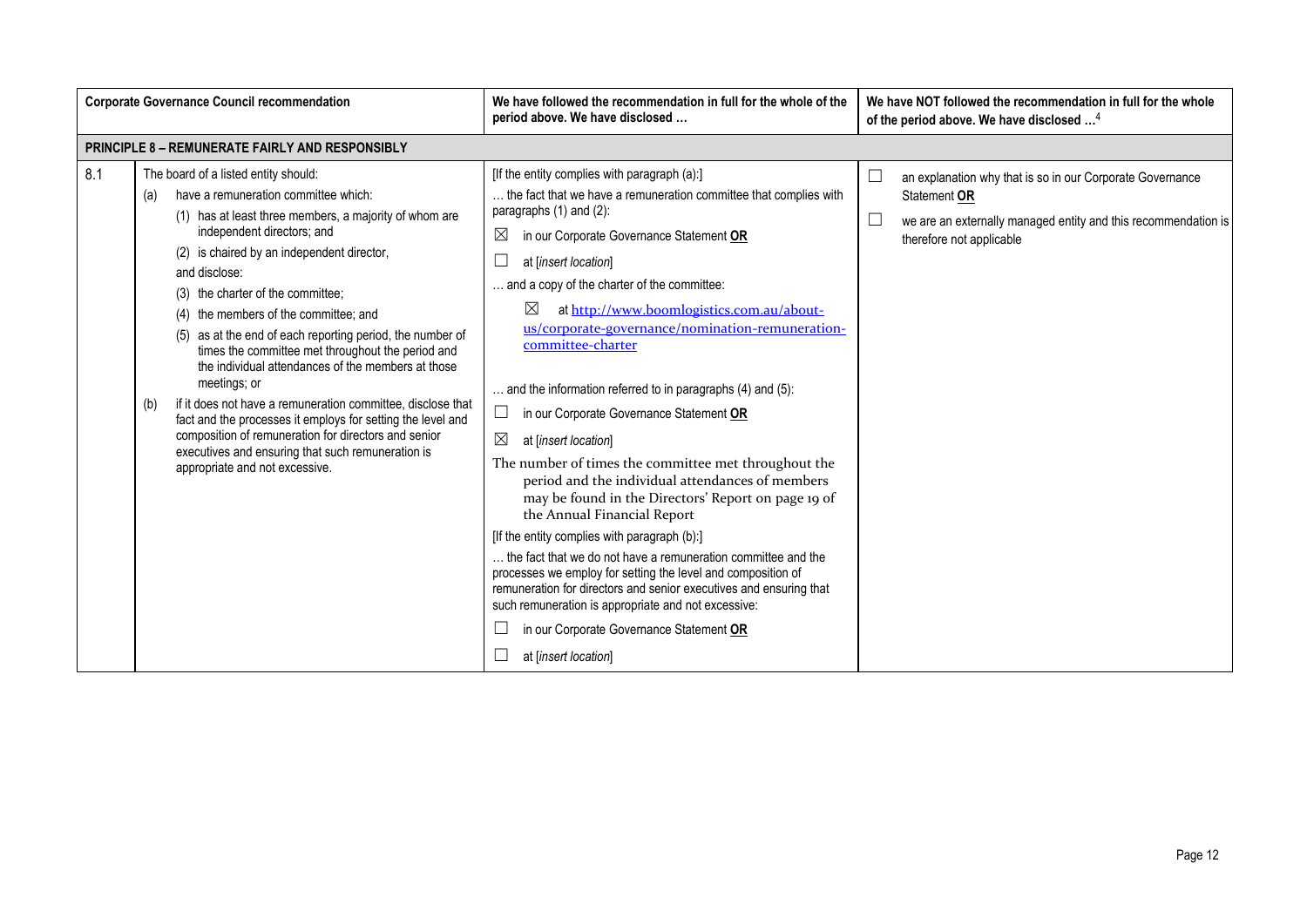| <b>Corporate Governance Council recommendation</b>                      |                                                                                                                                                                                                                                                                                                                                                                                                                        | We have followed the recommendation in full for the whole of the<br>period above. We have disclosed                                                                                                                                                                                                                                                                                                                                                                                                                              | We have NOT followed the recommendation in full for the whole<br>of the period above. We have disclosed <sup>4</sup>                                                                                                                                                                                                  |  |  |  |  |
|-------------------------------------------------------------------------|------------------------------------------------------------------------------------------------------------------------------------------------------------------------------------------------------------------------------------------------------------------------------------------------------------------------------------------------------------------------------------------------------------------------|----------------------------------------------------------------------------------------------------------------------------------------------------------------------------------------------------------------------------------------------------------------------------------------------------------------------------------------------------------------------------------------------------------------------------------------------------------------------------------------------------------------------------------|-----------------------------------------------------------------------------------------------------------------------------------------------------------------------------------------------------------------------------------------------------------------------------------------------------------------------|--|--|--|--|
| 8.2                                                                     | A listed entity should separately disclose its policies and<br>practices regarding the remuneration of non-executive directors<br>and the remuneration of executive directors and other senior<br>executives.                                                                                                                                                                                                          | separately our remuneration policies and practices regarding the<br>remuneration of non-executive directors and the remuneration of<br>executive directors and other senior executives:<br>in our Corporate Governance Statement OR<br>ப<br>$\boxtimes$<br>Policies and practices are disclosed in the<br>Remuneration Report located at page 28 to 42 of the<br>Annual Financial Report. The Annual Financial<br>Report may be accessed at this location:<br>http://www.boomlogistics.com.au/investors-<br>media/annual-reports | $\Box$<br>an explanation why that is so in our Corporate Governance<br>Statement OR<br>we are an externally managed entity and this recommendation<br>is therefore not applicable                                                                                                                                     |  |  |  |  |
| 8.3                                                                     | A listed entity which has an equity-based remuneration scheme<br>should:<br>have a policy on whether participants are permitted to<br>(a)<br>enter into transactions (whether through the use of<br>derivatives or otherwise) which limit the economic risk of<br>participating in the scheme; and<br>disclose that policy or a summary of it.<br>(b)                                                                  | our policy on this issue or a summary of it:<br>⊠<br>in our Corporate Governance Statement OR<br>$\Box$<br>at [insert location]                                                                                                                                                                                                                                                                                                                                                                                                  | $\Box$<br>an explanation why that is so in our Corporate Governance<br>Statement OR<br>$\Box$<br>we do not have an equity-based remuneration scheme and this<br>recommendation is therefore not applicable OR<br>$\Box$<br>we are an externally managed entity and this recommendation<br>is therefore not applicable |  |  |  |  |
| ADDITIONAL DISCLOSURES APPLICABLE TO EXTERNALLY MANAGED LISTED ENTITIES |                                                                                                                                                                                                                                                                                                                                                                                                                        |                                                                                                                                                                                                                                                                                                                                                                                                                                                                                                                                  |                                                                                                                                                                                                                                                                                                                       |  |  |  |  |
|                                                                         | Alternative to Recommendation 1.1 for externally managed listed<br>entities:<br>The responsible entity of an externally managed listed entity<br>should disclose:<br>the arrangements between the responsible entity and the<br>(a)<br>listed entity for managing the affairs of the listed entity;<br>the role and responsibility of the board of the responsible<br>(b)<br>entity for overseeing those arrangements. | the information referred to in paragraphs (a) and (b):<br>in our Corporate Governance Statement OR<br>⊔<br>$\boxtimes$<br>The Securities Trading Policy contains this<br>policy and can be found at this location:<br>http://www.boomlogistics.com.au/investors-<br>media/securities-trading-policy                                                                                                                                                                                                                              | L<br>an explanation why that is so in our Corporate Governance<br>Statement                                                                                                                                                                                                                                           |  |  |  |  |
|                                                                         | Alternative to Recommendations 8.1, 8.2 and 8.3 for externally<br>managed listed entities:<br>An externally managed listed entity should clearly disclose the<br>terms governing the remuneration of the manager.                                                                                                                                                                                                      | the terms governing our remuneration as manager of the entity:<br>in our Corporate Governance Statement OR<br>$\Box$<br>at [insert location]                                                                                                                                                                                                                                                                                                                                                                                     | $\Box$<br>an explanation why that is so in our Corporate Governance<br>Statement                                                                                                                                                                                                                                      |  |  |  |  |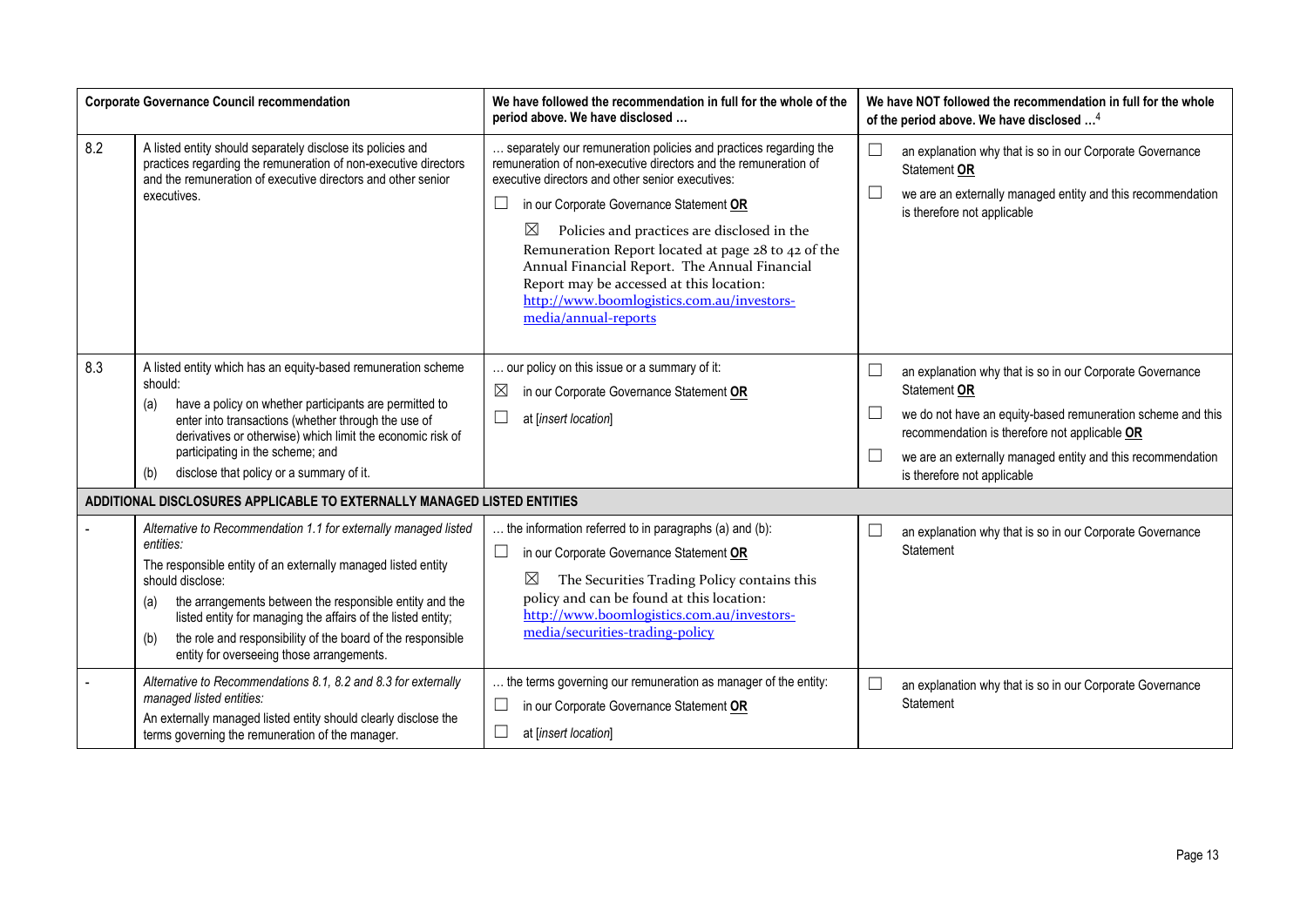# Corporate Governance Statement



### **APPROACH TO GOVERNANCE**

Corporate governance is important at Boom Logistics and is a fundamental part of the culture and the business practices of the Company. Directors have specific duties and responsibilities to ensure that good corporate governance practices are adopted by the Company.

The Company has securities listed on the Australian Stock Exchange (ASX) and therefore must also comply with a range of listing and regulatory requirements.

The key aspects of the Company's corporate governance framework and primary corporate governance practices for the 2016 year are outlined below.

The Board follows the ASX Corporate Governance Principles and Recommendations 2013 (3rd Edition) and has followed each of the recommendations as at 30 June 2016. Corporate governance practices applied by the Company are set out below.

### **THE BOARD**

The Board has responsibility for setting and maintaining corporate integrity, behaviours and accountability. In accordance with the ASX Corporate Governance Principles and Recommendations and the Company's commitment to best practice Corporate Governance:

- The Board operates under a Code of Conduct which follows the principles as set out by the Australian Institute of Company Directors;
- The Board is responsible for the overall strategic direction and oversight of the affairs of the Company and has adopted a Board Charter which defines itsrole and responsibilities. The Charter is available on the Company's corporate website;
- There is a regular assessment of the independence of each Director;
- Potential conflicts of interest by Directors will be reported to the Board and interested Directors will be excluded from discussion of the relevant matter and will not vote on that matter;
- Directors provide the Company with details of their shareholdings in the Company and any changes;
- Directors comply with the Company's policies for Market Disclosure and Communications, Share Trading and its Code of Conduct;
- Directors have access, where necessary and at the cost of the Company, to independent, external and professional advice;
- Directors have ready access to the Company's Senior Management for direct information on the Company's affairs;
- Directors have the benefit of Directors' and Officers' Insurance;
- Directors have the benefit of an indemnity from the Company to the extent permitted by the Corporations Act as well as access to the Company's Board papers on terms agreed between the Company and the Board;
- The Board sets the membership and terms of reference for each Board Committee; and
- Board Committees make recommendations to the Board. They are not delegated responsibility except as specifically authorised by the Board.

Key responsibilities set out in the Board Charter that are reserved for the Board include:

- Guiding and approving the Company's strategic direction and business planning (including approving the annual operating plans, financial targets and capital expenditure plans of the Company);
- Establishing goals and benchmarks for Management that are consistent with the Company's strategic direction and business plans and risk profile, and monitoring the Company's business performance against those goals and benchmarks;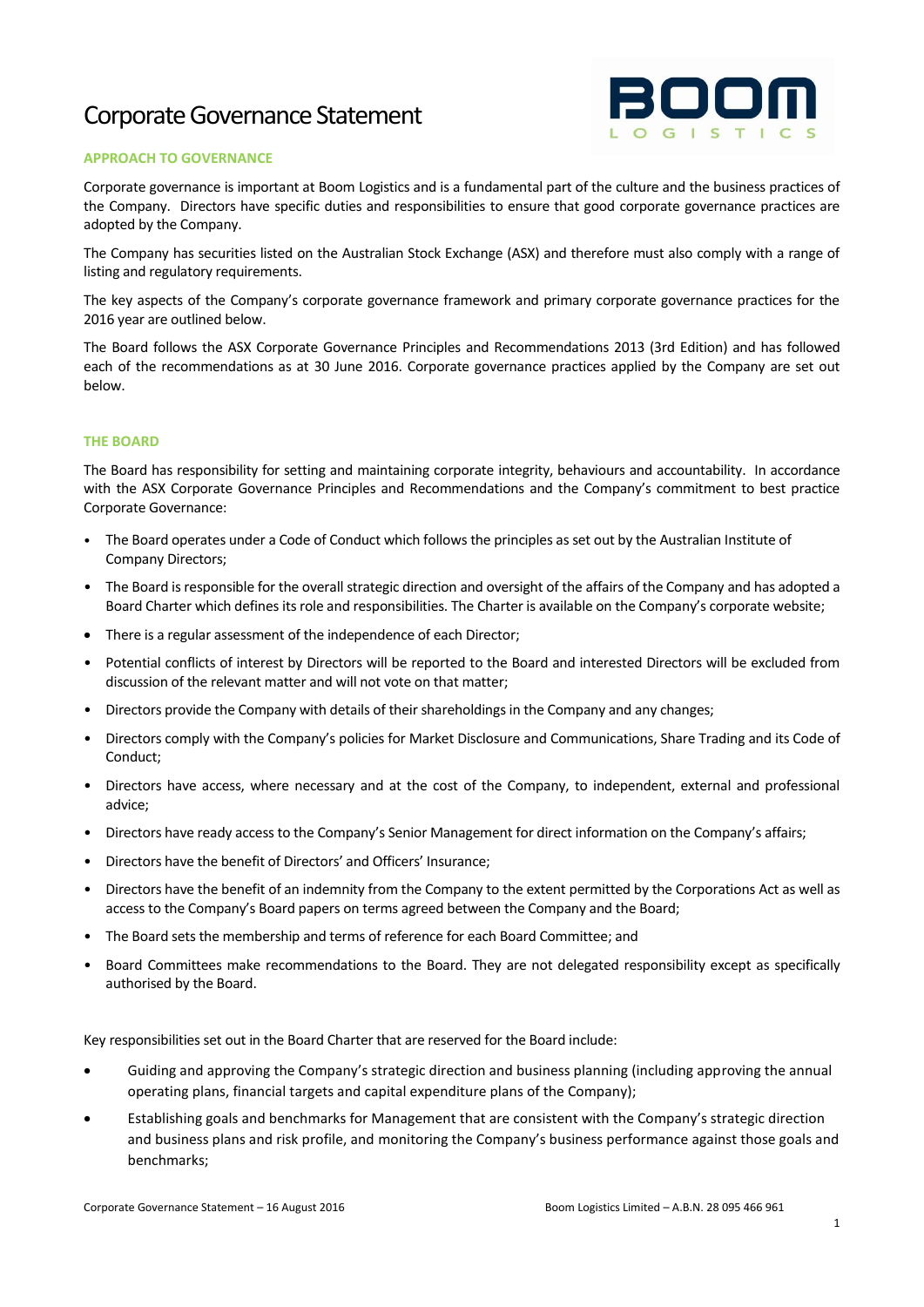- Approving and monitoring major capital expenditure, capital management, business development opportunities, acquisitions, divestitures and other corporate transactions, including the issue of securities of the Company;
- Approving all accounting policies, financial reports and material external communications by the Company;
- Oversight of the Company's corporate governance policies, procedures and frameworks; and
- Establishing the powers delegated to the Chief Executive Officer and Senior Executives and setting and reviewing the delegations of powers and authority to assist in defining the interface between Board and Management.

# **BOARD AND COMMITTEE COMPOSITION**

The Board currently has five Directors comprising four Non-Executive Directors and the Executive Managing Director. All the Non-Executive Directors, including the Chairman, are Independent Directors.

As disclosed to the ASX on 17 February 2016, the Chairman informed the Board of his intention to retire prior to the next Annual General Meeting. On 18 July 2016, the Board appointed Mr Maxwell Findlay as an additional director and successor to the Chairman.

Details of the respective Directors' qualifications, Directorships of other listed companies, including those held at any time in the three years immediately before the end of the financial year, experience and other responsibilities are provided in the Directors' Report on pages 17 and 18 of the Annual Financial Report for the year ended 30 June 2016 (Annual Financial Report).

The Company Secretary is appointed by the Board and reports directly to the Board through the Chairman and all directors have access to the Company Secretary. The role and responsibilities of the Company Secretary are set out in the Board Charter.

The Board has established the following committees and adopted charters setting out matters relevant to the composition, responsibilities and administration of these committees:

- Audit Committee (AC);
- Risk Committee (RC);
- Health, Safety, Environment and Quality Committee (HSE&Q); and
- Nomination and Remuneration Committee (N&RC).

| Director                | Board | AC       | RC    | <b>N&amp;RC</b> | <b>HSE&amp;Q</b> |
|-------------------------|-------|----------|-------|-----------------|------------------|
| John Robinson           | $V^*$ | V(1)     | $V^*$ | $V^*$           | $V^*$            |
| <b>Brenden Mitchell</b> | V     |          | V     |                 | V                |
| <b>Terrence Francis</b> | ν     | $V^*(2)$ | V     | V               | ν                |
| <b>Terence Hebiton</b>  | V     | V        | V     | V               |                  |

The membership of the Board and its committees as at 30 June 2016 is as follows:

\* Denotes Chairman

- (1) Mr Robinson joined the Audit Committee on 10 July 2015
- (2) Mr Francis appointed Chairman of the Audit Committee on 10 July 2015

These Committees do not in anyway diminish the overall responsibility of the Board for these functions.

In compliance with the Company's Constitution, Mr Terence Hebiton will retire from office by rotation at the Annual General Meeting and being eligible, will stand for re-election at the Annual General Meeting. Mr Findlay as a casual appointment by the Board, will stand for election at the Annual General Meeting.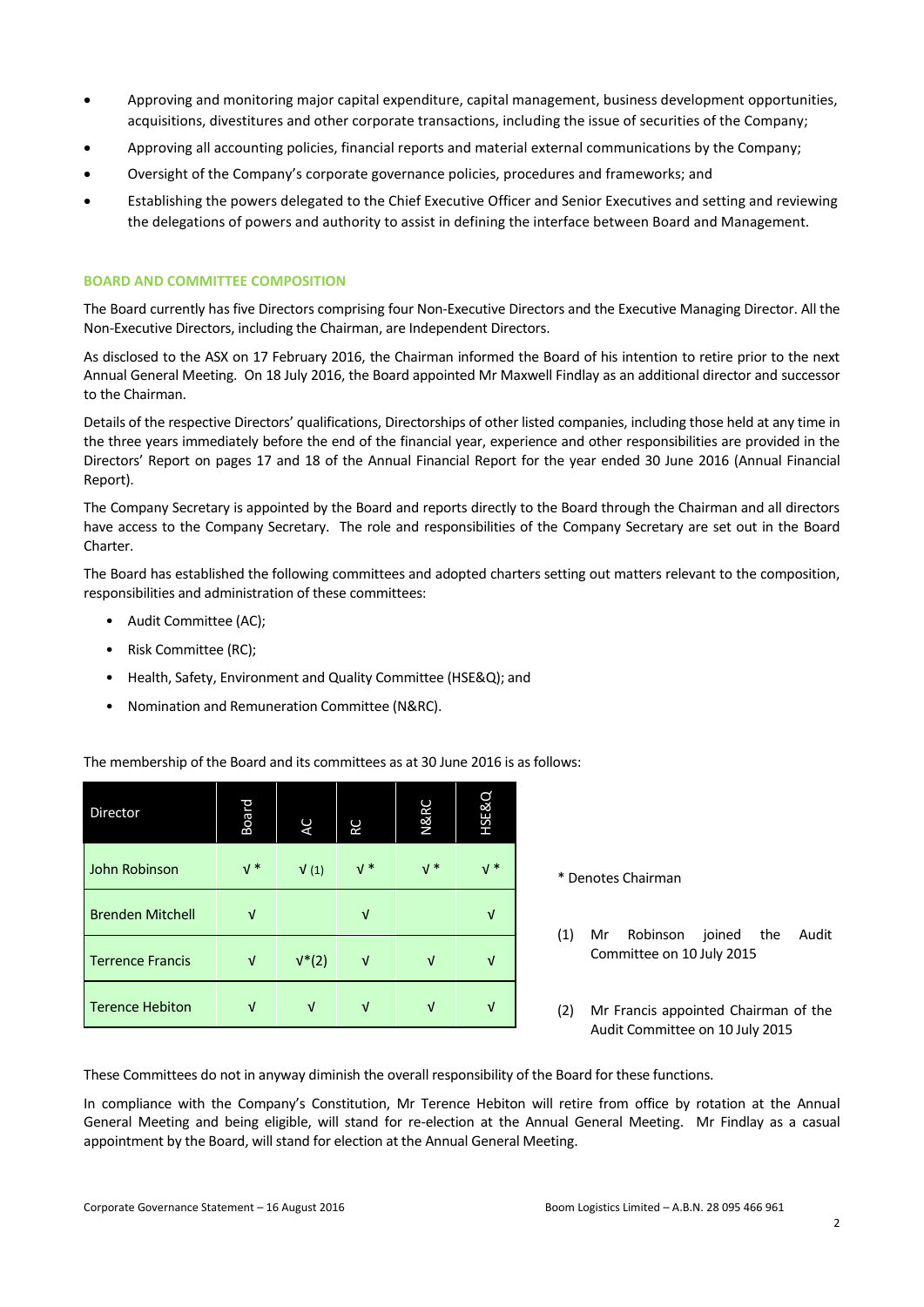The Skills Matrix below sets out the Board's current mix of skills and experience. Its structure reflects the areas relevant to the business of the Company. Directors are encouraged to continue with ongoing professional development to maintain the skills and knowledge needed to perform their roles effectively.

Having regard to the mix of skills and experience relevant to the business of the Company, the Board appointed Mr Findlay as director and chairman elect on 18 July 2016. The Board is actively seeking a further independent non-executive director.

The Board considers that each area set out below is adequately represented by the Board but will continue to strengthen its mix of skills and experience in the course of further non-executive director appointments.

# **Skills and experience of the Board relevant to the business of the Company Industry experience:** Defined as knowledge, experience, networks, membership in any of the following industries: mining / mining services infrastructure engineering or science qualification major projects industrial services hire of capital goods **Executive leadership/management** Defined as: outside directorships senior management positions appropriately represents the organisation sets and instils an appropriate Board and organisational culture makes and takes responsibility for decisions and actions **Financial Acumen** Defined as: financial literacy experience in managing financial risks and controls analyses key financial statements to critically assess financial viability and performance contributes to the strategic financial planning and budget process accounting or finance qualification **Health safety & environment** Defined as: experience related to managing HS&E issues in an organisation balances the need to address HS&E issues with commercial requirements of the business **Governance Risk and Policies** Defined as: experience in the governance of organisations ability to assess the effectiveness of management membership of governance industry bodies or organisations ability to identify risk, monitor risks and provide guidance on risk mitigation strategies provide guidance on the development and implementation of organisational policies to and ensure governance **Strategy** Defined as: ability to analyse information, think strategically and review and challenge management in order to make informed decisions and assess performance against strategy proactively contributes to the development of businessstrategy whilst driving the execution of the strategy

experience in setting and delivering on strategy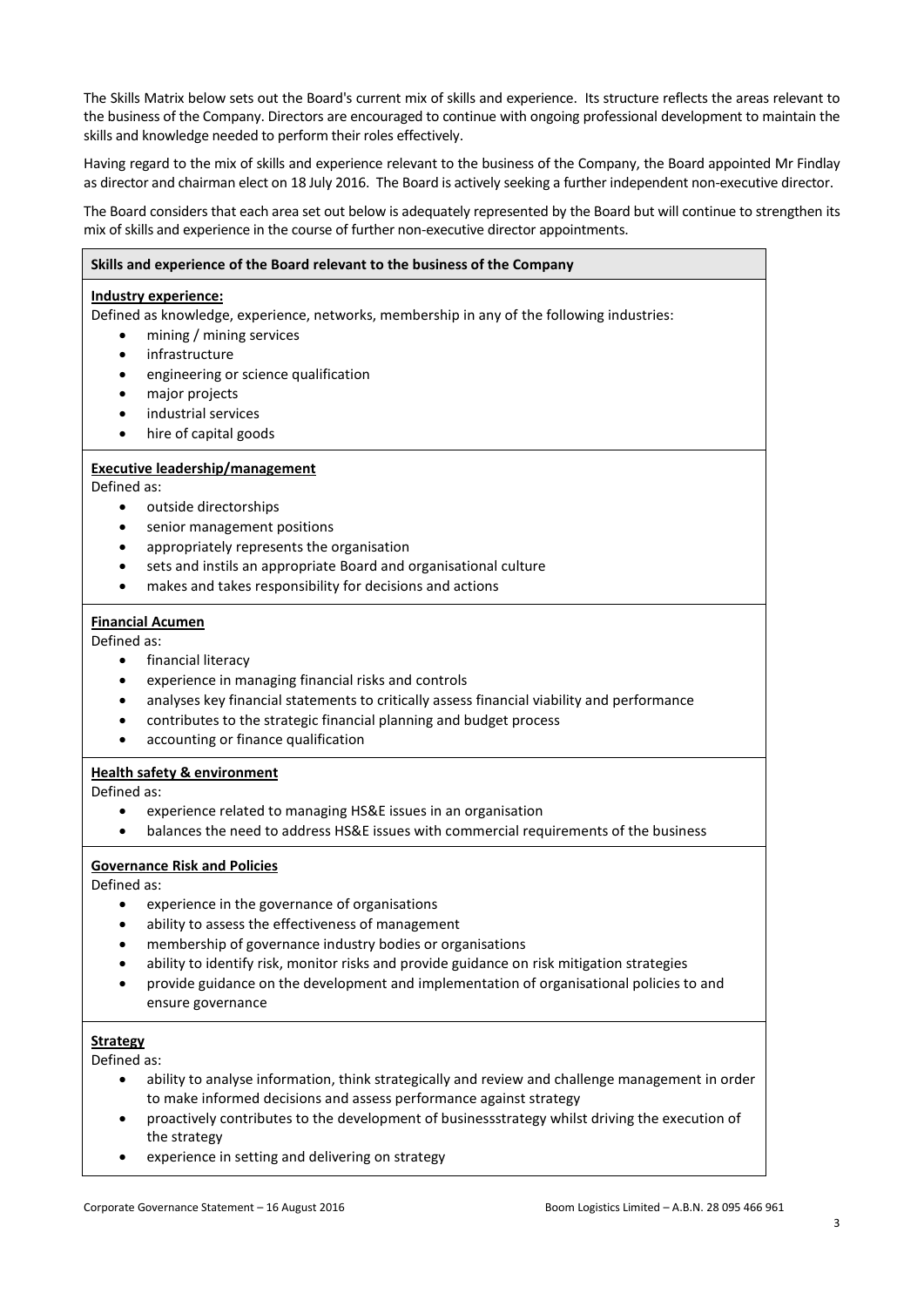#### **DIRECTORS' SHAREHOLDINGS IN THE COMPANY**

There is no obligation under the Constitution for Directors to hold shares in the Company, although a majority of the Directors presently do. Details of Directors' shareholdings are shown in the Directors' Report on page 18 of the Annual Financial Report.

Directors and Senior Management of the Company are restricted to buying or selling shares in the Company to the six week period commencing on the second business day after the announcement of the annual and half-yearly results and the Annual General Meeting in accordance with the Securities Trading Policy.

If a market announcement is made outside these periods which results in the market having the same price sensitive information as the Directors and Senior Management, then Directors and Senior Management may deal in Boom securities during the three week period commencing on the second business day after any such announcement.

Under the Securities Trading Policy, Directors are required to notify the Company Secretary within two days of each trade to enable the required disclosure to the ASX.

In accordance with the law, Directors and Senior Management are prohibited from buying or selling shares in the Company at any time when they are in possession of market sensitive information.

#### **AUDIT COMMITTEE**

The Audit Committee Charter is available on the Company's website.

The primary objectives of the Audit Committee are to assist the Board of Directors to discharge their obligations with respect to oversight of the:

- Integrity and quality of interim and annual financial reporting and disclosures;
- Compliance with relevant laws, regulations, standards and codes;
- Adequacy of the internal control framework; and
- Integrity of the internal and external audit functions.

The Committee comprises four Non-Executive Directors and is chaired by an independent non-executive director who is not the chair of the Board. The external audit partners, Managing Director, Chief Financial Officer and other management personnel attend these meetings by invitation. Mr Findlay joined the Audit Committee on 27 July 2016.

The responsibilities of the Audit Committee set out in its Charter include:

- Monitoring the activities and effectiveness of the internal audit function including approving the engagement of the internal auditor;
- Overseeing and monitoring the integrity of financial systems, processes and reporting;
- Reviewing draft annual and half-yearly financial statements with management and external auditors and making recommendations to the full Board;
- Reviewing and monitoring the Company's compliance with law and ASX Listing Rules;
- Reviewing processes for promoting compliance with the Company's Code of Conduct and Speaking Up Policy;
- Reviewing processes to manage related party transactions and potential conflicts of interest in line with the Company's Related Party Transactions Policy;
- Reporting regularly to the Board on its activities and findings;
- Making recommendations for the appointment or removal of the external auditors;
- Monitoring the ongoing independence of the external auditor; and
- Other responsibilities as required by the Board or considered appropriate.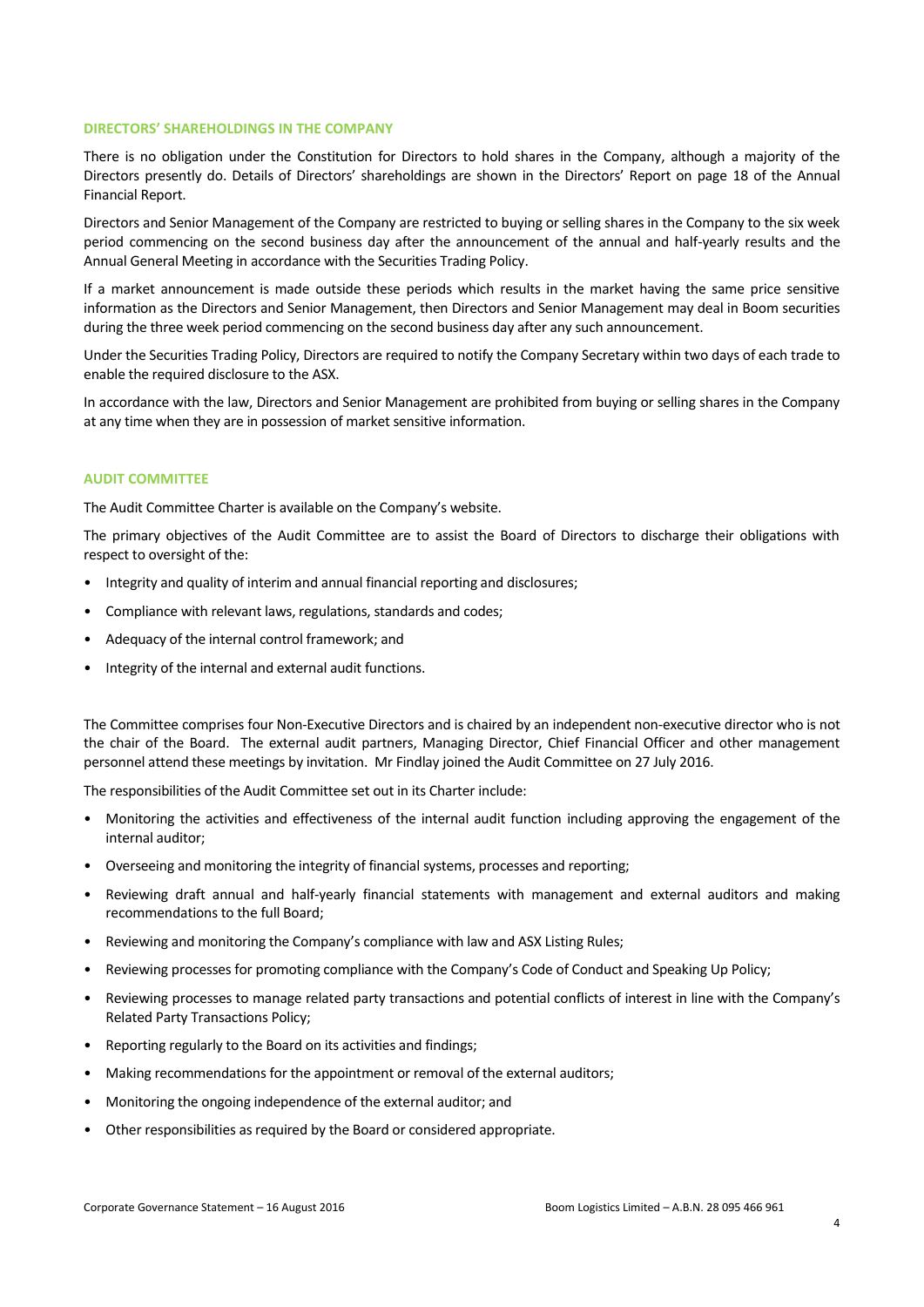The Audit Committee policy is to recommend to the Board for appointment, external auditors who clearly demonstrate quality and independence. The performance of the external auditor is reviewed annually. Applications for tender for external audit services may be requested from time to time as deemed appropriate, taking into consideration assessment of performance, existing value and tender costs.

In accordance with a recommendation by the Audit Committee, the Board sought and received Shareholder approval to appoint KPMG as the Company's external auditor at the 2008 Annual General Meeting.

It is KPMG's policy to rotate audit engagement partners on listed companies every five years and in accordance with that policy, a new partner commenced on the Company's external audit in the year ended 30 June 2014.

KPMG has declared its independence to the Board through its representations to the Committee and provision of its Statement of Independence to the Board, stating that they have maintained their independence in accordance with the provisions of APES 110 – Code of Ethics for Professional Accountants and the applicable provisions of the Corporations Act 2001.

An analysis of fees paid to the external auditors, including a break-down of fees for non-audit services, is provided in the Directors' Report on page and in note to the Annual Financial Report.

The external auditor attends the Annual General Meeting and is available to answer Shareholder questions about auditor independence, accounting policies adopted by the Company, the conduct of the audit and the preparation and content of the audit report.

The internal audit function is carried out internally, assisted from time to time by Grant Thornton, and provides independent, objective assurance to the Audit Committee. The internal audit function is independent of the external auditor and is aimed at the promotion of efficiency, economy and effectiveness of management processes and systems of internal control.

The Audit Committee approves the scope of all internal audit activities to ensure it is appropriate in light of the key risks faced by Boom.

#### **RISK COMMITTEE**

The Risk Committee Charter is available on the Company's website.

The Risk Committee comprises three Non-Executive Directors and the Managing Director. The Committee is chaired by the Chairman of the Board.

The primary objective of the Committee is to monitor the processes for identification and management of material risks including business, financial and regulatory risks. During the reporting period, the Committee undertook a review of the Company's risk management framework.

The responsibilities of the Committee set out within its Charter include:

- Overseeing the risk profile and risk management of the Company within the context of the Board determined risk appetite;
- Making recommendations to the Board in respect of the Company's risk appetite and particular risks or risk management practices;
- Reviewing Management's risk framework including the processes for the identification and assessment of material risks faced by the Company;
- Reviewing Management's plans for the mitigation of the material risks faced by the Company;
- Ensuring there are adequate policies in relation to material business and financial risk management, compliance and internal controls;
- Ensuring there is ongoing monitoring and assessment of the risk management, compliance and internal control systems; and
- Promoting awareness of a risk based culture and the achievement of a balance between risk and reward for risks accepted.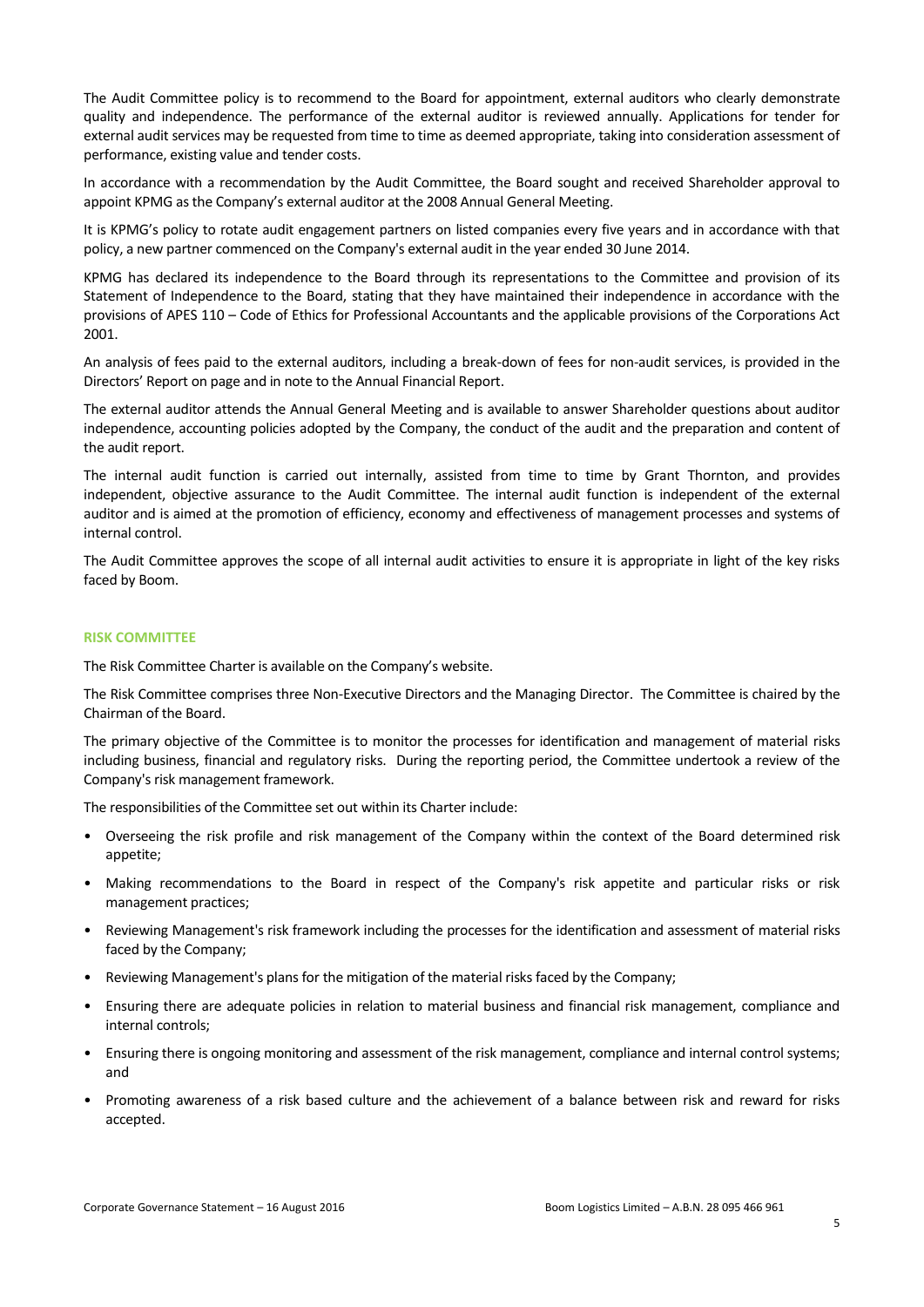#### **HEALTH, SAFETY, ENVIRONMENT & QUALITY ("HSE&Q") COMMITTEE**

The Health, Safety, Environment & Quality Charter is available on the Company's corporate website.

The primary objective of the HSE&Q Committee is to assist the Board of Directors to discharge their responsibilities in respect of health, safety, environment and quality matters.

The HSE&Q Committee comprises three Non-Executive Directors and the Managing Director. The Committee is chaired by the Chairman of the Board. The General Manager Health, Safety, Environment & Quality attends these meetings by invitation.

The responsibilities of the HSE&Q Committee set out within its charter include:

- Reviewing the ongoing health and safety performance of Boom and monitoring its effective health and safety management;
- Receiving and considering information relating to HSEQ matters including incident reports and independent HSEQ audit reports;
- Considering information relating to HSEQ hazards and risks within Boom;
- Considering the systems, processes and resources through which HSEQ hazards and risks are eliminated or controlled; and
- Considering information and recommendations provided by Management regarding strategic or significant matters;

to enable the Committee to recommend the Board's endorsement of the HSE&Q Strategy and Plan.

## **NOMINATION & REMUNERATION COMMITTEE**

The composition of the Board and Committees of the Board are considered by the Nomination & Remuneration Committee as set out in the Charter which is available on the Company's website.

The principle function of the Nomination & Remuneration Committee is to review and make recommendations to the Board on remuneration packages and policies applicable to Directors, Senior Executives and Company employees generally.

The Committee comprises three Non-Executive Directors each of whom is an independent director. The Committee is chaired by the Chairman of the Board. The responsibilities of the Nomination and Remuneration Committee include:

- Assessing the necessary skills and experience of Board members;
- Establishing and reviewing the Board succession plans;
- Ongoing review and evaluation of the Board, its Committees, individual directors and Executives performance;
- Considering and recommending to the full Board the appointment and removal of Directors;
- Reviewing and recommending the remuneration of Non-Executive Directors, the Chief Executive Officer and the Chief Executive's direct reports;
- Reviewing and recommending remuneration policies applicable to Directors, Senior Executives and Company Employees generally;
- The annual review and consideration of the Chief Executive Officer's remuneration structure; and
- Reviewing and recommending general remuneration principles, including incentive schemes, bonuses, and share plans that reward individual and team performance.

When a new Director is to be appointed, the Committee reviews the range of skills, experience and expertise on the Board, identifies its needs and prepares a short-list of candidates with appropriate skills and experience. Appropriate background checks are undertaken prior to appointment or putting a new candidate forward for election.

Where necessary, advice is sought from independent search consultants. The full Board then appoints the most suitable candidate based on specified selection and appointment criteria.

Directors who join the Board as casual appointees must submit themselves to Shareholders for election at the first Annual General Meeting following their appointment. The Company provides material information to shareholders which is relevant to a decision to elect or re-elect a director.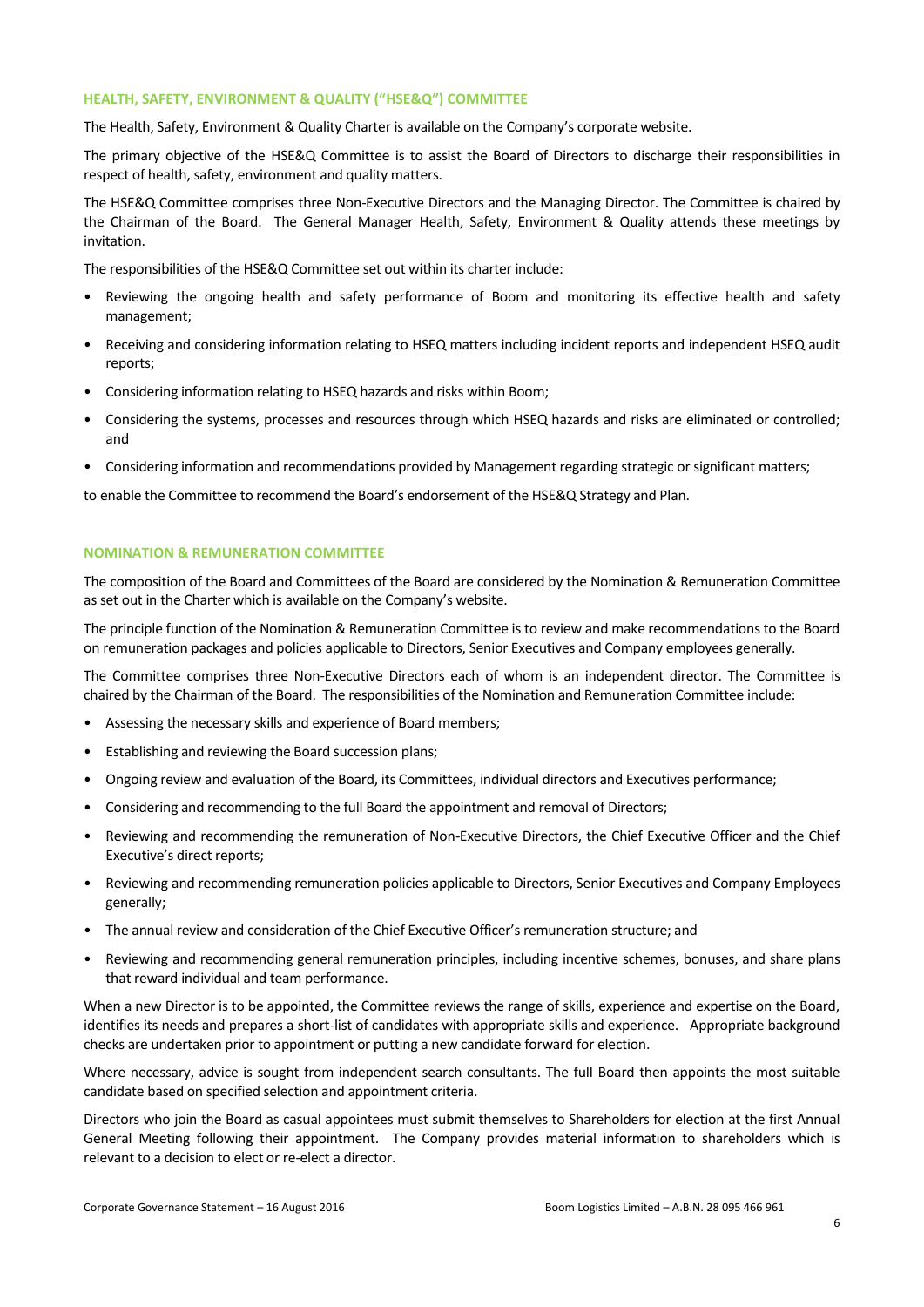Directors are provided with a letter of appointment setting out the Company's expectations including involvement with committee work, their responsibilities, remuneration, including superannuation and expenses, requirement to disclose their interests and any matters which affect the Director's independence. Directors are provided with all relevant policies including the Company's Share Trading Policy, the Code of Conduct policy, a copy of the Company's Constitution, organisational charts and details of indemnity and insurance arrangements.

A formal induction program which covers the operation of the Board and its Committees and financial, strategic, operations and risk management issues is provided to ensure that Directors have significant knowledge about the Company and the industry within which it operates.

New Directors are advised of the time commitment required of them in order to appropriately discharge their responsibilities as a Director of the Company. Directors are required to confirm that they have sufficient time to meet this requirement.

### **REMUNERATION REPORT AND PERFORMANCE REVIEW**

Board effectiveness is monitored through the Chairman and by open discussion amongst members. External assistance is engaged to periodically provide structured evaluation of Board process and performance. In the reporting period, a formal performance review process of the Board, Committees and the Chief Executive Officer was undertaken internally by the Board.

The Executive Management team participates in the Company's performance management and development process. The Chief Executive Officer is responsible for the establishment of roles, expectations and reviews with his direct reports at regular intervals throughout the period. In the reporting period, the Chief Executive Officer undertook a formal performance review process with his reports. Performance is taken into consideration by the Nomination and Remuneration Committee when determining Executive remuneration which is further discussed in the Directors' Report - Remuneration Report (Audited) as set out on pages 28 to 42 of the Annual Financial Report.

It is noted that the Company policy set out in the Company's Securities Trading Policy (available on the Company website) and the *Corporations Act* prohibit key management personnel from entering arrangements to limit their exposure to risk relating to an element of their remuneration including economic risk associated with participation in the Group's Long Term Incentive Program.

#### **INTEGRITY AND RISK MANAGEMENT PROCESSES**

The CEO and CFO have provided written declarations to the Board that the Company's financial records have been properly maintained, and that the Company's financial statements and notes give a true and fair view and comply with accounting standards.

In addition, this declaration also confirms that the financial statements are founded on a sound system of risk management and internal control which is operating effectively in all material respects in relation to financial reporting risks.

The Company has implemented a risk management framework and policy based on AS/NZS ISO 31000:2009 – Risk Management – Principles and Guidelines and the ASX Corporate Governance Principles and Recommendations. The framework is based around the following risk activities:

- Risk Identification: Identify all significant foreseeable risks associated with business activities in a timely and consistent manner;
- Risk Evaluation: Evaluate risks using an agreed risk assessment criteria;
- Risk Treatment/Mitigation: Develop mitigation plans for risk areas where the residual risk is greater than tolerable risk levels; and
- Risk Monitoring and Reporting: Report risk management activities and risk specific information to appropriate levels of management in a timely manner.

On a regular basis, the Board, through the Risk Committee, reviews the risk framework, the risk register and the systems to identify and manage risk and satisfies itself that Management has in place appropriate systems for managing risk and for maintaining appropriate internal controls.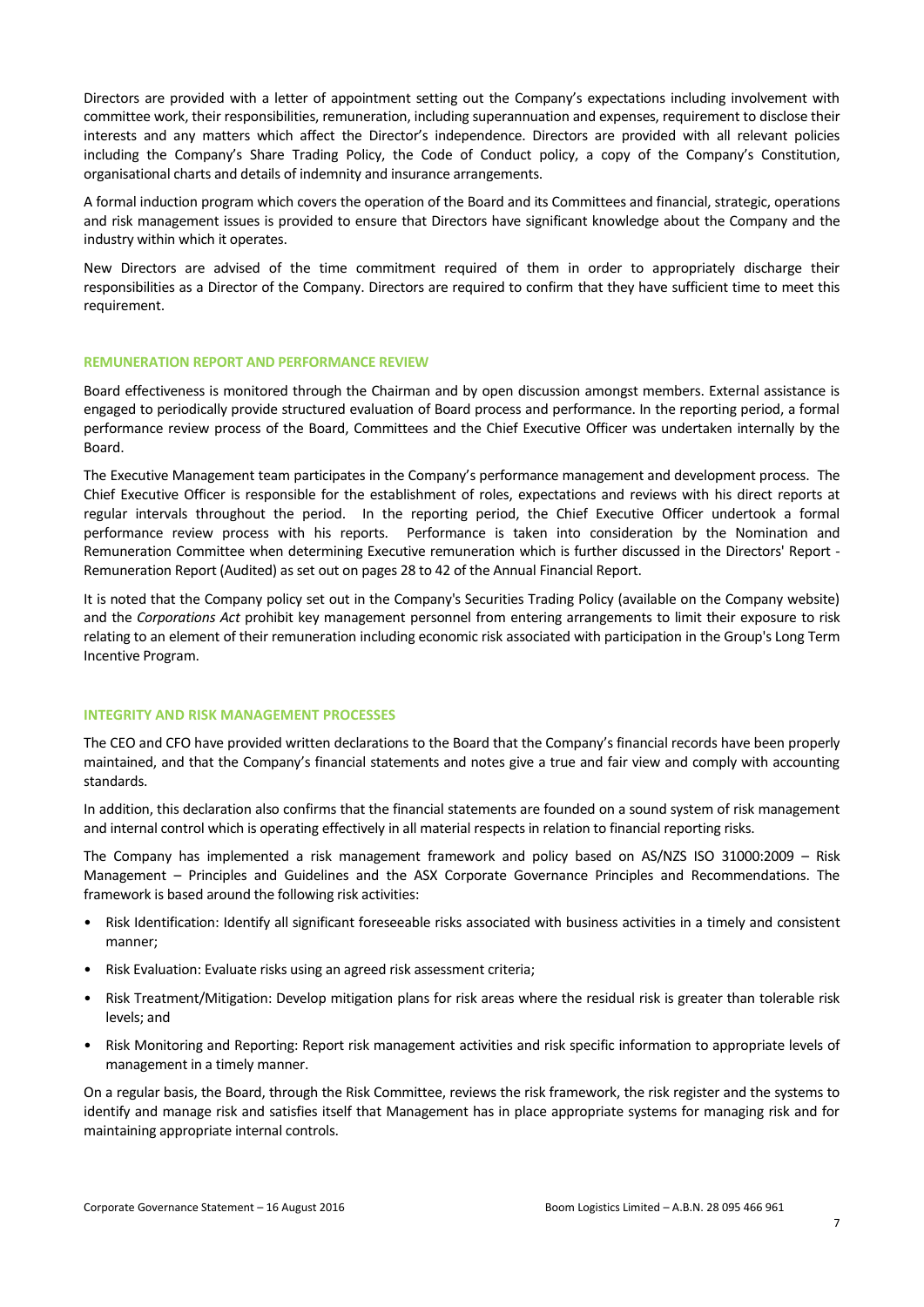The CEO and Senior Management are responsible for identifying, evaluating and monitoring risk in accordance with the risk management framework. This process includes consideration of potential economic, environmental and social sustainability risks. Senior Management is responsible for the accuracy and validity of risk information reported to the Board and also for ensuring clear communication of the Board and Senior Management's position on risk throughout the Company.

In particular, the CEO and members of the Senior Management team regularly review and identify key business and financial risks which could prevent the Company from achieving its objectives.

The Directors' Report - Operating and Financial Review on pages 19 to 26 of the Annual Financial Report sets out the Company's exposure to material economic, market, labour and other operational risks and a summary of how these risks are being managed. The Company does not consider it has exposure to material environmental or social sustainability risks.

Additionally, a formal risk assessment process is part of each major capital acquisition with post acquisition reviews undertaken of major business acquisitions, major capital expenditures or significant business initiatives.

## **ENVIRONMENTAL REGULATION**

The Environmental and Sustainability Policy is available on the Company's website. The Company believes environmental stewardship and sustainability is both a management obligation and the responsibility of every employee.

The operations of the Company are subject to various environmental regulations under both Commonwealth and State legislation.

In making this report, the Directors note that the Company's operations involve the discharge and storage of potentially hazardous materials such as fuels, oils and paints. Some of these activities require a licence, consent or approval from Commonwealth or State regulatory bodies. This regulation of the Company's activities is typically of a general nature, applying to all persons carrying out such activities, and does not in the Directors' view comprise particular and significant environmental regulation.

Based upon enquiries within the Company, the Directors are not aware of any breaches of particular and significant environmental regulation affecting the Company's operations.

The Directors believe the environmental performance of the Company is sound and that the Company has appropriate systems in place for the management of its ongoing corporate environmental responsibilities.

# **CODE OF CONDUCT**

The Code of Conduct is available on the Company's website.

The Company has an established Code of Conduct, which provides Employees and Directors with a practical set of guiding principles to help them make decisions in their day to day work.

The Code embodies honesty, integrity, quality, trust and respect. Employees and Directors are required to demonstrate these behaviours and comply with the Code of Conduct whenever they are identified as representatives of Boom.

Under the Code of Conduct:

- The Company will act with fairness, integrity and good faith in its dealings with its Employees, Customers, Subcontractors, Shareholders and other Stakeholders;
- The Company will strive for best practice in its internal business controls, financial administration and accounting policies;
- Directors and Employees are bound by strict rules in the trading of Boom shares;
- The Company is committed to continuous improvement of workplace safety with the ultimate objective of no injuries to anyone at any time;
- The Company will continually develop its client relationships to provide outstanding service;
- The Company has, and will keep in place, employment practices and policies that accord with best practice including those in respect of health and safety, anti-discrimination and conflict of interest;
- The Company recognises its place in the community and has in place policies and practices to protect the environment and to support selected community activities and projects in the areas in which it operates;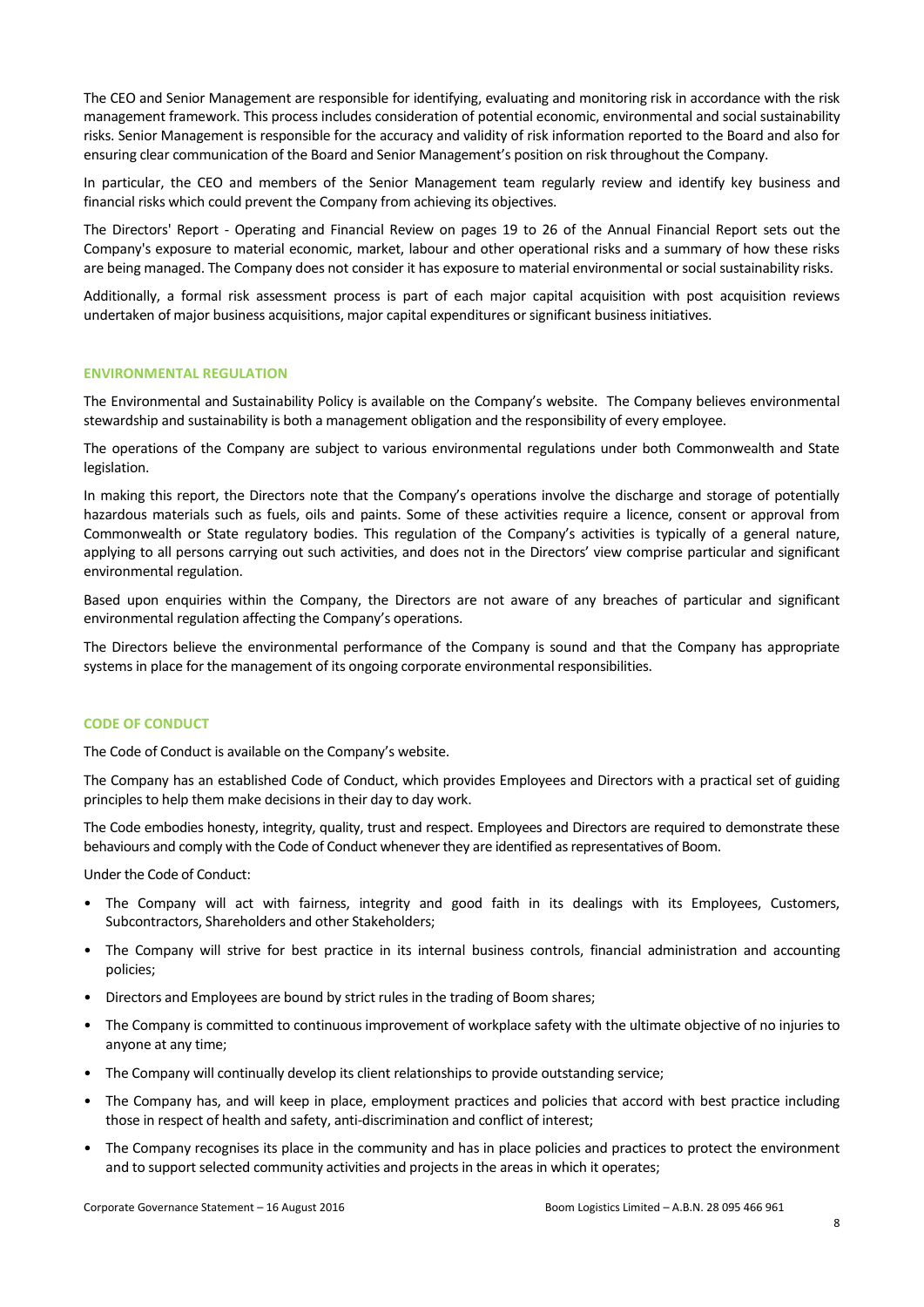- The Company will be transparent in its reporting, including in respect of Board and Executive remuneration;
- The Company recognises its obligations to individuals' rights to privacy in respect of confidential information;
- The Company is committed to compliance with the law in all its operations;
- The Company will enforce and monitor compliance with the Code of Conduct through employment contracts, internal communication, education and performance management; and
- Directors, Employees, consultants and contractors engaged by the Company must act to ensure they maintain confidentiality, protect Stakeholder rights and have an obligation to report and investigate unethical behaviour.

The Company manages communication and compliance in respect of the Code of Conduct through employment contracts and ongoing internal communication including internet, intranet, Employee education sessions, performance management, tool box meetings, orientation & induction programmes and the distribution of an Employee Handbook.

Adherence with the Code of Conduct is managed by Senior Management and Business Unit Managers across the business. Where non-compliance occurs, Employees are counselled and disciplined in accordance with the Code of Conduct policy and with reference to the nature and severity of the breach.

# **DIVERSITY AT BOOM LOGISTICS**

The Diversity Policy is available on the Company's website together with the Workplace Gender Agency Equality Report.

The Company is committed to seeking out and retaining the best talent to ensure business growth and performance. We are committed to engaging the best people to do the best job possible. The Code of Conduct confirms the Company's belief in treating all people with respect and recognises that diversity and different skills make the Company strong.

The Company is committed to ensuring the composition of its Board and Committees is appropriate. The Board Charter clearly states it should comprise Directors with the appropriate mix of business expertise and experience.

At Boom, diversity includes differences that relate to gender, age, ethnicity, disability and cultural background. Boom recognises that having a diverse and talented workforce is a key competitive advantage that differentiates our service in the marketplace and is a benefit to the Company as a whole. Diversity also benefits individuals and teams and enables the Company to reflect the diversity of our customers and the markets we operate in, all of which adds value to our operations and delivery of our strategy.

Gender diversity and inclusion is a key priority for Boom, and is reflective of the revised ASX Corporate Governance Principles and Recommendations 3rd Edition, 2013. Boom is committed to building strong female representation at all levels in the organisation, including Board and Senior Management levels and seeks to do so at such time as it is recruiting for Board and Senior Management positions.

Boom has established a Diversity Policy and a series of objectives to work towards that have been reviewed and approved by the Board. The CEO is accountable for implementing these requirements in accordance with the Diversity Policy.

In order to effect a structured approach to managing diversity, the Company:

- Has developed and implemented strategies, initiatives and programs to promote the Diversity Principles outlined above in its management structures;
- Has set measurable objectives, or key performance indicators (KPIs), for the strategies, initiatives and programs to achieve Gender Diversity;
- Monitors, reviews and reports to the Board the Company's progress under the Diversity Policy; and
- Reports on the status of Gender Diversity KPIs in this Annual Report.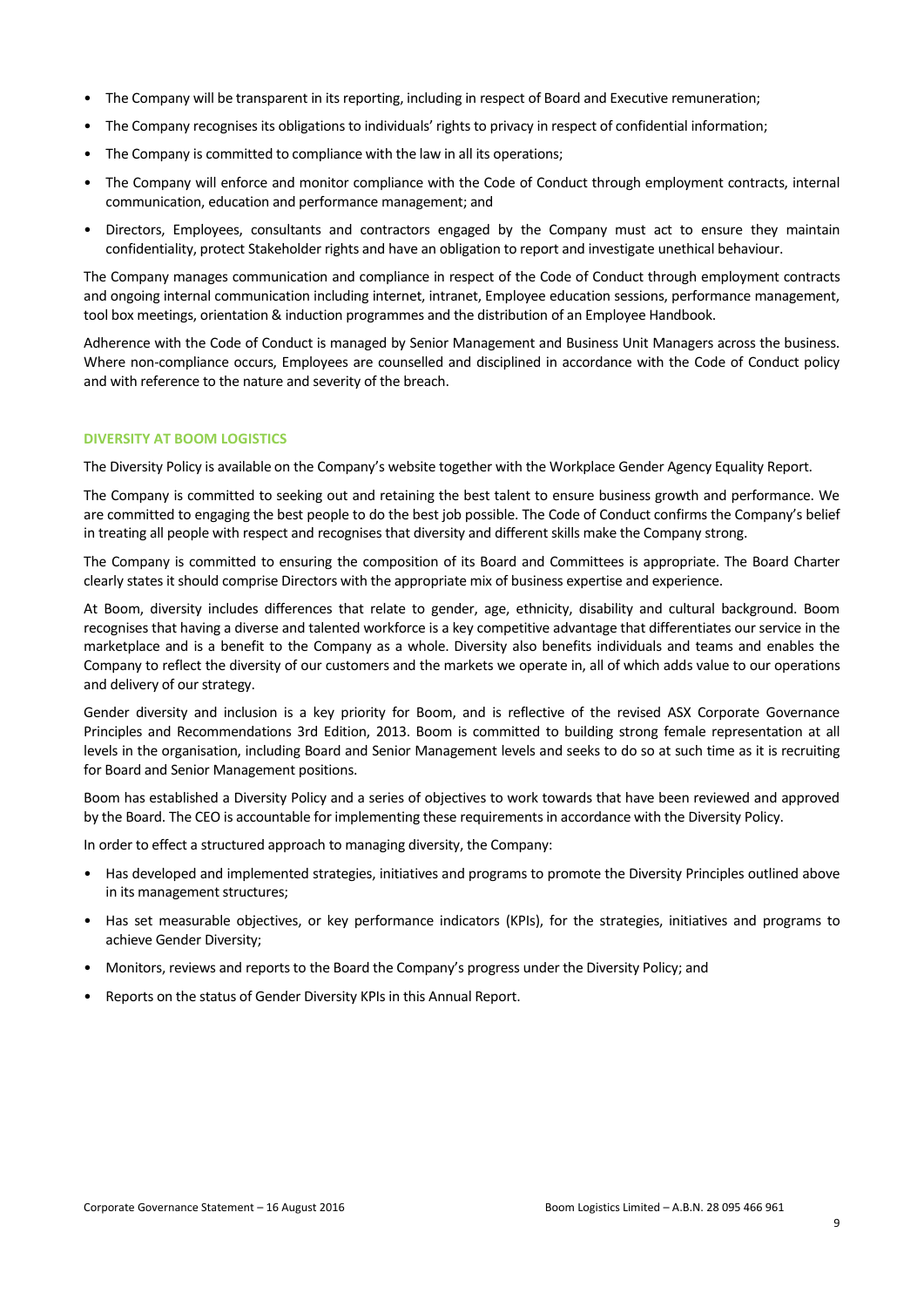#### The Company's objectives are tabled below:

| Area                                | Objective                                                                                                                                                                                                                                                                                                                      |
|-------------------------------------|--------------------------------------------------------------------------------------------------------------------------------------------------------------------------------------------------------------------------------------------------------------------------------------------------------------------------------|
| Board gender diversity              | At least 15% of the Board Members desirably should be female with the appropriate skills and attributes.<br><b>Target Date:</b> As and when a new appointment to the Board is considered.                                                                                                                                      |
| Senior Managers gender<br>diversity | At least 20% of Senior Managers desirably should be female with the appropriate skills and attributes.<br>Senior Management is defined by the Company as the Managing Director and direct reports to the<br>Managing Director.<br>Target Date; As and when it is appropriate to expand or refresh Senior Management positions. |
| Employee gender diversity           | At least 10% of the Boom Logistics workforce desirably should be female with the appropriate skills and<br>attributes.<br>Target Date: Annually by 30 June each year.                                                                                                                                                          |

The objectives which have been set are reviewed annually to ensure that these initiatives remain relevant and appropriate. As at 30 June 2016, Boom's performance with respect to meeting these requirements is as follows:

|                        | Female<br>30 June 2016 |           | Male<br>30 June 2016 |                        | Female<br>30 June 2015 |           | Male<br>30 June 2015 |
|------------------------|------------------------|-----------|----------------------|------------------------|------------------------|-----------|----------------------|
|                        | Actual                 | Objective | Actual               |                        | Actual                 | Objective | Actual               |
| <b>Grand Total</b>     | 11%                    | 10%       | 59%                  | <b>Grand Total</b>     | 13%                    | 10%       | 87%                  |
| Directors <sup>*</sup> | 0%                     | 15%       | 100%                 | Directors <sup>*</sup> | 0%                     | 15%       | 100%                 |
| <b>Senior Managers</b> | 0%                     | 20%       | 100%                 | <b>Senior Managers</b> | 14%                    | 20%       | 86%                  |
| <b>Employee Group</b>  | 11%                    | 10%       | 89%                  | <b>Employee Group</b>  | 15%                    | 10%       | 85%                  |

\* Note: Process underway to appoint an additional non-executive director to the Board

In addition to the objectives set, the Company has developed a number of initiatives to encourage diversity in the workplace. These initiatives include ensuring Human Resources Policies and Procedures are aligned to the Diversity Policy, recruitment processes encourage diversity and education around diversity has been included in training programs rolled-out to Employees. Initiatives, including milestones, can be found on the Company's website.

Objectives, along with the implementation of the initiatives, are monitored by the Nomination & Remuneration Committee. The Chief Executive Officer has primary responsibility for the successful execution of the Diversity Policy and the associated initiatives.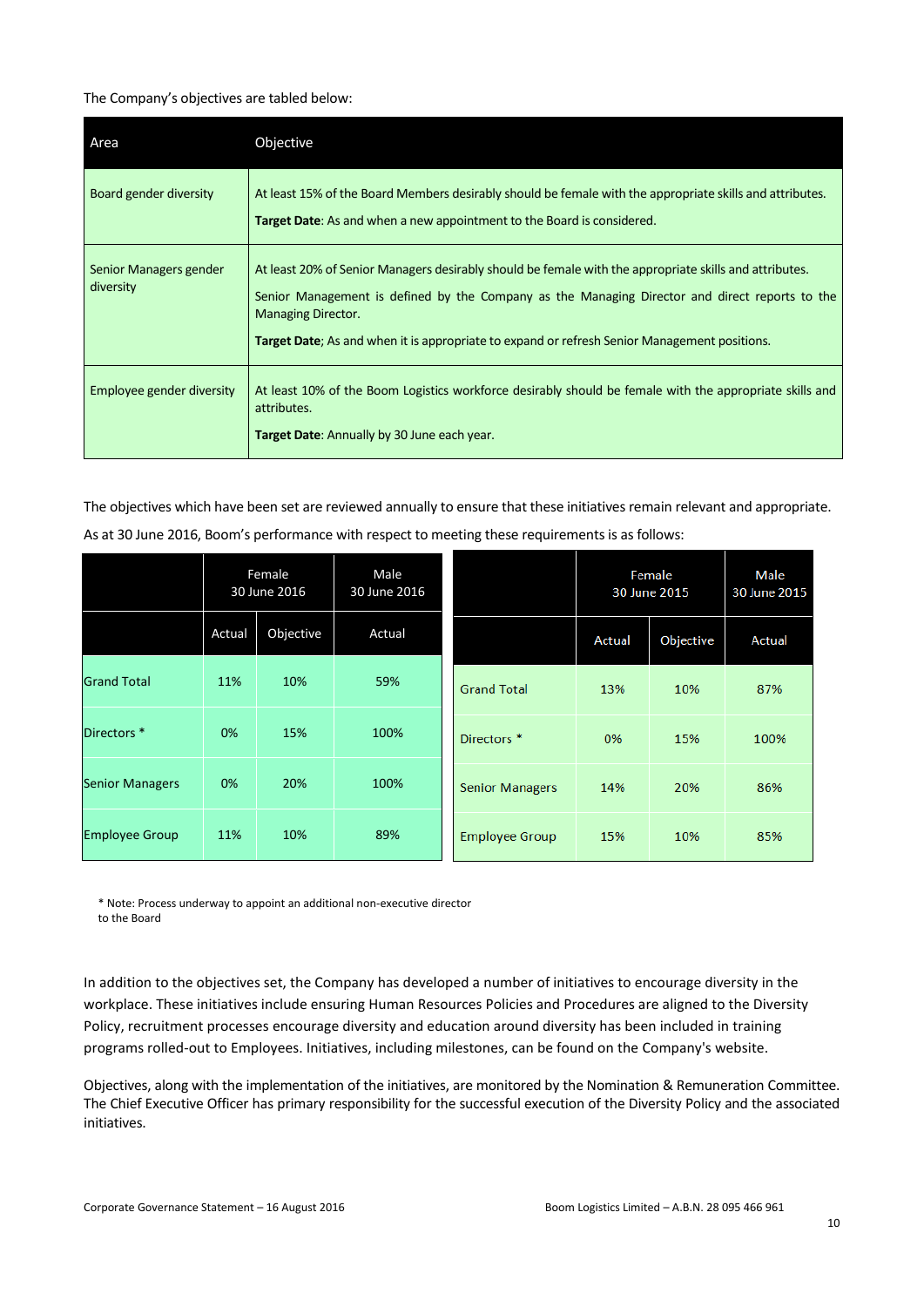In support of our customers and the communities we work within, the Company has developed an Indigenous Employment Framework. This framework outlines the Company's strategy of generating work opportunities and employment outcomes for Indigenous people and is designed to ensure that its approach is consistent, transparent and equitable.

The objectives set out in the Indigenous Employment Framework document represent broad, long-term outcomes for increasing the employment of local Indigenous people by Boom Logistics work units. Whilst achieving these objectives is a priority for the Company, it is important to recognise the challenges involved in developing employment opportunities for all Employees.

# **TIMELY AND BALANCED DISCLOSURE**

The Company aims to be transparent with all stakeholders, including its shareholders. Easy access to Company information is an important objective of our communications strategy.

### **SHAREHOLDER COMMUNICATION AND CONTINUOUS DISCLOSURE**

The Market Disclosure & Communications Policy is available on the Company's website.

The Company aims to keep Shareholders informed of the Company's performance and all major developments in an ongoing manner through its investor relations program to facilitate effective communication between investors and the Board and encourages and promotes effective participation of Shareholders at General Meetings. Members unable to attend the Annual General Meeting are encouraged to submit questions to the Board or Company Auditor in writing ahead of the meeting.

Information is communicated to Shareholders through:

- The Half Year Financial Report and the Full Year Financial Report, results presentations, ASX market updates where appropriate, notice of meetings and explanatory materials which are published on the Company's corporate website and distributed to Shareholders where nominated;
- The Annual General Meeting and any other formally convened Company meetings; and
- All information released to the ASX is posted to the Company's corporate website. The Company maintains a website to complement the official release of information to the market which catalogues all communications dating back to the Company's listing in 2003.

The Company is committed to ensuring all stakeholders are provided with relevant and accurate information regarding its activities in a timely manner.

Boom has adopted a disclosure policy and internal reporting procedures having regard to the ASX and ASIC guidelines to ensure that:

- Material price sensitive information is reported to the CEO and CFO in a timely manner;
- Information is disclosed in a timely manner and in compliance with legal and regulatory obligations; and
- All stakeholders have an equal opportunity to receive and obtain externally available information issued by Boom.

Boom will immediately notify the market of any information related to its business which a reasonable person would expect to have a material effect on the price/value of its securities.

It should be noted that disclosure is not required where each of the following conditions is satisfied:

- A reasonable person would not expect the information to be disclosed; and
- The information is confidential; and
- One or more of the following apply:
	- the information concerns an incomplete proposal or negotiation;
	- the information comprises matters of supposition or is insufficiently definite to warrant disclosure;
	- the information is generated for the internal management purposes of the Company;
	- the information is a trade secret; or
	- it would be a breach of a law to disclose the information.